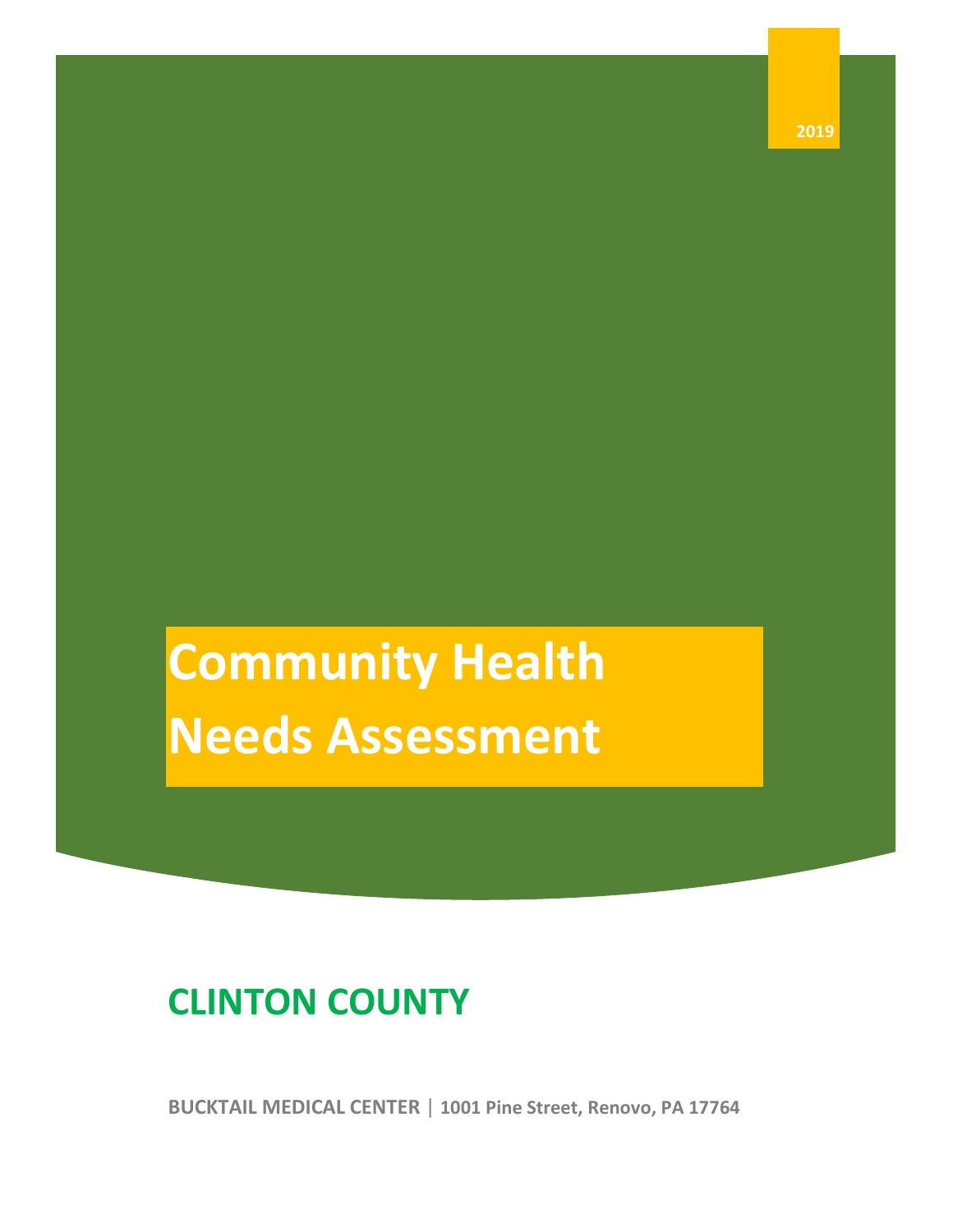#### **Table of Contents**

| 17 |
|----|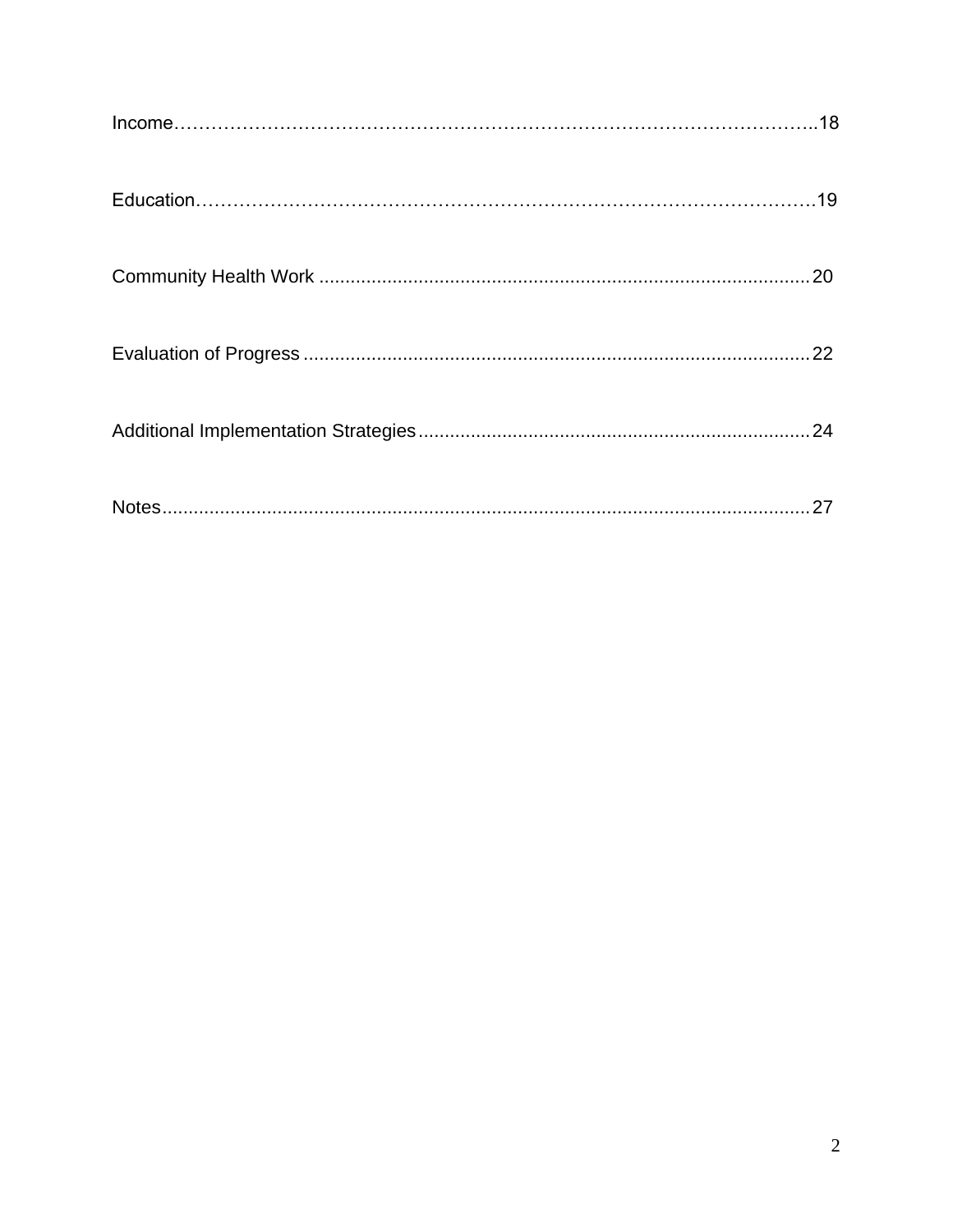# *Introduction*

The Affordable Care Act requires tax-exempt hospitals to complete a community health needs assessment as least once every three years and to adopt implementation strategies to meet the needs identified. This requirement is effective during tax years beginning after March 23, 2012, and subject to a penalty of a \$50,000 excise tax for failure to comply. Bucktail Medical Center has a tax exempt status. This is documented in IRS form 990, Schedule H. The IRS will use the data submitted in the health needs assessment to determine whether the tax exempt status is justified. The health needs assessment should include community input and public health expertise. This assessment will adopt an implementation strategy which will include prioritizing the needs which the assessment identifies.

Bucktail Medical Center (BMC) conducted a Community Health Needs Assessment (CHNA) to identify the unmet health needs in the communities the center serves. With this needs assessment, BMC will establish stronger, long-term relationships with the communities and its leaders. BMC will be better prepared to meet the present and future needs and, therefore, impact and improve community services.

The BMC was first known as the Renovo Hospital. The Renovo Hospital was established in 1909. In 1979 the hospital was rebuilt, relocated to South Renovo, and was renamed The Bucktail Medical Center. The BMC vision is *"To serve humanity through technology and family-oriented interactions with a commitment to a better quality of life"*. The Center includes a sixteen (16) bed acute care hospital, an Emergency Room open 24/7/365, a Basic Life Support (BLS) ambulance service, and a Skilled Nursing Unit with forty-three (43) beds. In 1997 a hospital-based Community Clinic was added. In the Emergency Department, patients are stabilized in the facility and either discharged home, admitted for treatment, or transferred via BLS, ALS, or ALS air to the nearest facility which can meet the patient's needs. BMC also provides the following services: Medical Laboratory, Radiology (limited to X-Rays), BLS Ambulance Service, a Rural Community Health Clinic, Occupational Therapy, Physical Therapy, and Speech Therapy.

# *Population*

The population of the area it serves is approximately 3,141, which continues to decline, and the square mile area is 515.364. The population per square mile is approximately 6.24. BMC is a Critical Access Hospital located in an isolated area surrounded by PA state parks and game land. The geographic area and the clients served varied due to seasonal activities in the population.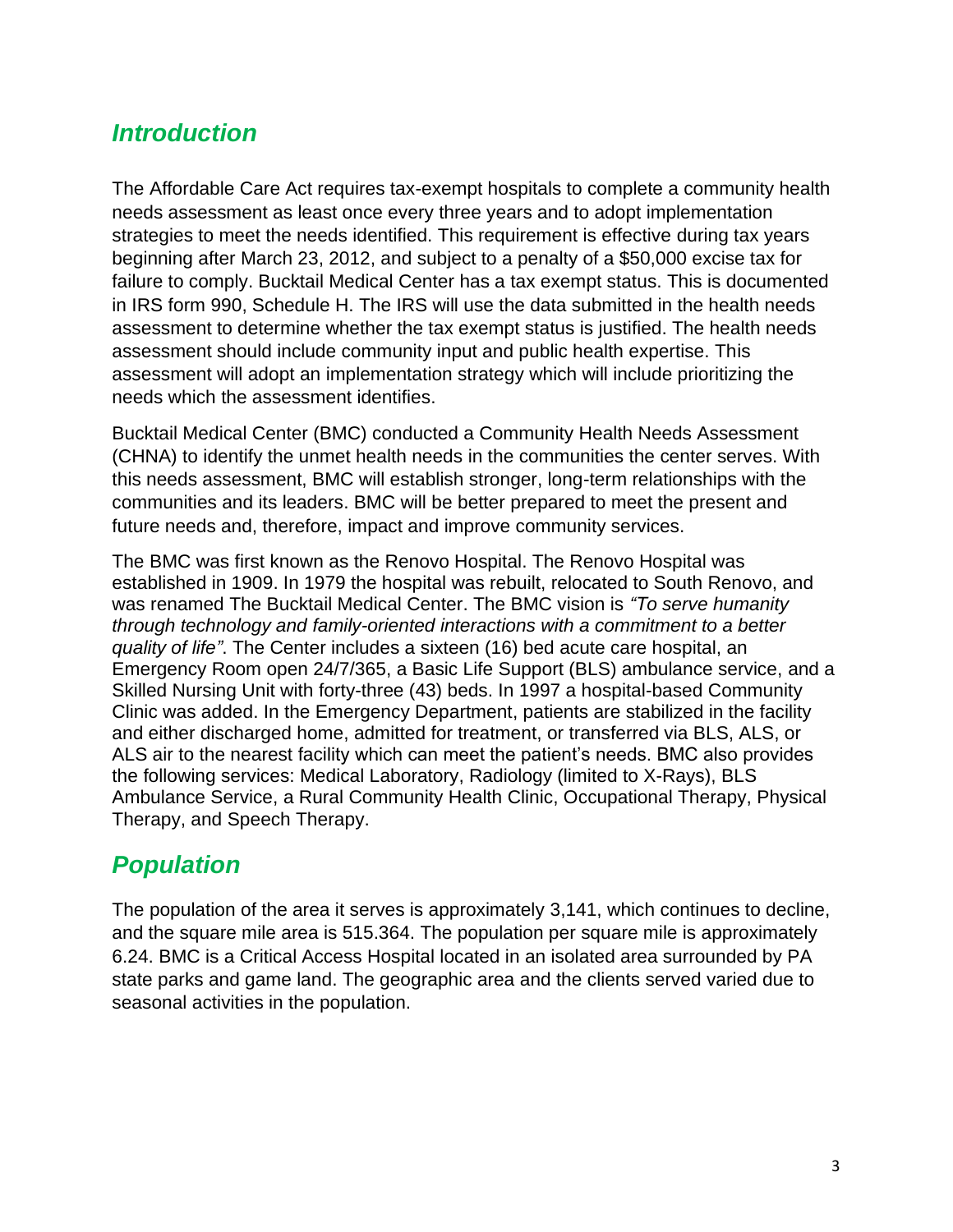|                         | Population | % Change | <b>Households</b> | <b>Families</b> | <b>Population Density</b> |
|-------------------------|------------|----------|-------------------|-----------------|---------------------------|
|                         |            |          |                   |                 | per sq./mi.               |
| Renovo Borough          | 1,205      | $-1.90$  | 593               | 333             | 1,136                     |
| South Renovo            | 426        | $-3.0$   | 226               | 141             | 2,824                     |
| Borough                 |            |          |                   |                 |                           |
| Noyes Township          | 356        | 0        | 186               | 127             | 4.70                      |
| <b>Grugan Township</b>  | 52         |          | 26                | 17              | 0.80                      |
| Leidy Township          | 229        |          | 117               | 69              | 2.40                      |
| <b>Chapman Township</b> | 849        |          | 422               | 287             | 10.00                     |
| <b>East Keating</b>     | 24         |          | 13                | 7               | 0.50                      |
| Township                |            |          |                   |                 |                           |
| <b>Totals</b>           | 3,141      |          | 1,583             | 981             | 568.37                    |

#### *Population by Municipality*

All zip codes, counties, and county equivalents in the United States are given an **Index Value** from 0 (low need) to 100 (high need). To help you find the areas of highest need in your community, the selected locations are **ranked** from 1 (low need) to 5 (high need) based on their Index Value.

BMC serves the communities of Renovo, South Renovo, Chapman Township, East Keating Township, Grugan Township, Leidy Township, and Noyes Township.

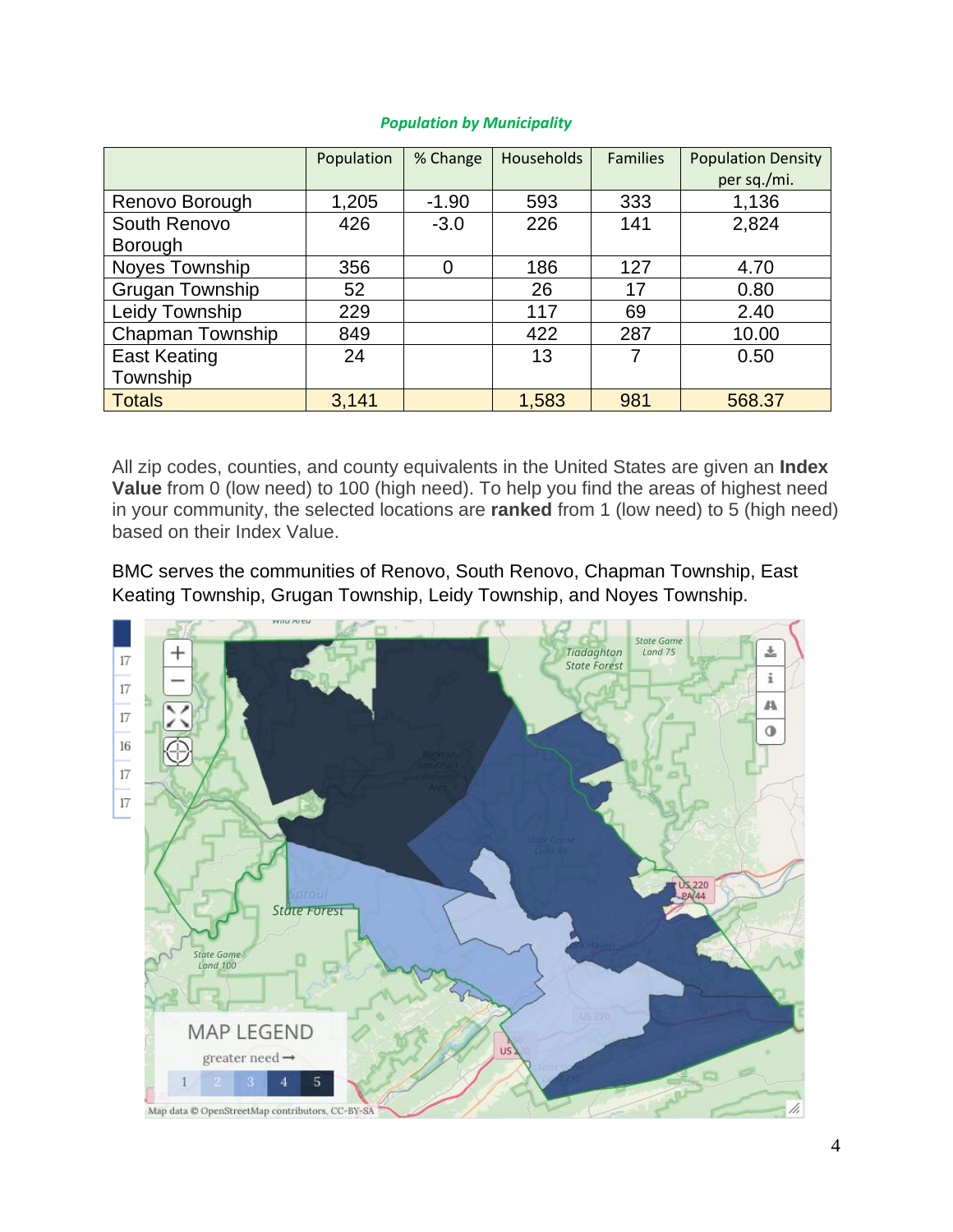#### *Percentage Population by Age Group*

|                              | under 18 | $18 - 24$ | $25 - 44$ | $45 - 64$ | $65+$ | median | Females to |
|------------------------------|----------|-----------|-----------|-----------|-------|--------|------------|
|                              |          |           |           |           |       | age    | males      |
| Renovo Borough               | 25.9     | 8         | 24.3      | 21.9      | 20    | 40     | 100/93     |
| South Renovo Borough         | 22.3     | 5.6       | 22.1      | 22.4      | 27.6  | 45     | 100/88.2   |
| <b>Noves Township</b>        | 18.1     | 4.1       | 19.6      | 32.2      | 26    | 49     | 100/98.6   |
| <b>Grugan Township</b>       | 11.5     | 0         | 19.2      | 44.2      | 25    | 56     | 100/108    |
| Leidy Township               | 13.5     | 3.5       | 19.7      | 39.3      | 24    | 52     | 100/112    |
| Chapman Township             | 20.8     | 6         | 25.6      | 27.9      | 19.6  | 43     | 100/97     |
| <b>East Keating Township</b> | 4.2      | 4.2       | 8.3       | 62.5      | 20.8  | 54     | 100/166.7  |
| <b>Totals</b>                | 16.61    | 4.49      | 19.83     | 35.77     | 23.29 | 48.43  | 100/109.07 |

#### *Percentage Population by Age Race*

|                        | White | African<br>American | <b>Native</b><br>American | Asian/Pacific<br><b>Islander</b> | Two or<br><b>More</b><br>Races | <b>Hispanic</b><br>and<br>Latino |
|------------------------|-------|---------------------|---------------------------|----------------------------------|--------------------------------|----------------------------------|
| Renovo Borough         | 98.94 | 0.23                | 0.08                      | 0.08                             | 0.66                           | 0.38                             |
| South Renovo           | 99.82 | 0.18                |                           |                                  |                                |                                  |
| <b>Borough</b>         |       |                     |                           |                                  |                                |                                  |
| Noyes Township         | 99.52 |                     | 0.48                      |                                  |                                |                                  |
| <b>Grugan Township</b> | 98.08 |                     | 1.92                      |                                  |                                |                                  |
| Leidy Township         | 97.8  |                     | 1.31                      | 0.87                             |                                |                                  |
| Chapman Township       | 99.4  | 0.1                 |                           |                                  | 0.4                            | 0.4                              |
| <b>East Keating</b>    | 100   |                     |                           |                                  |                                |                                  |
| Township               |       |                     |                           |                                  |                                |                                  |
| <b>Totals</b>          | 99.08 | 0.073               | 0.54                      | 0.14                             | 0.15                           | 0.11                             |

The CHNA included both qualitative and quantitative (primary and secondary) components. The qualitative data includes focus group data from various community organizations and data collected and analyzed from observations. The quantitative data includes education and economic measures, morbidity and mortality rates, incidence rates, and other health statistics for Clinton County. BMC developed their assessment based on the qualitative and quantitative data to prioritize public health issues and develop a community health implementation plan focused on meeting community needs.

The secondary data is primarily derived from state and national public secondary data sources such as the U.S. Census Bureau, Center for Disease Control and Prevention (CDC), National Cancer Institute (NCI), the Centers for Medicare and Medicaid Services (CMS).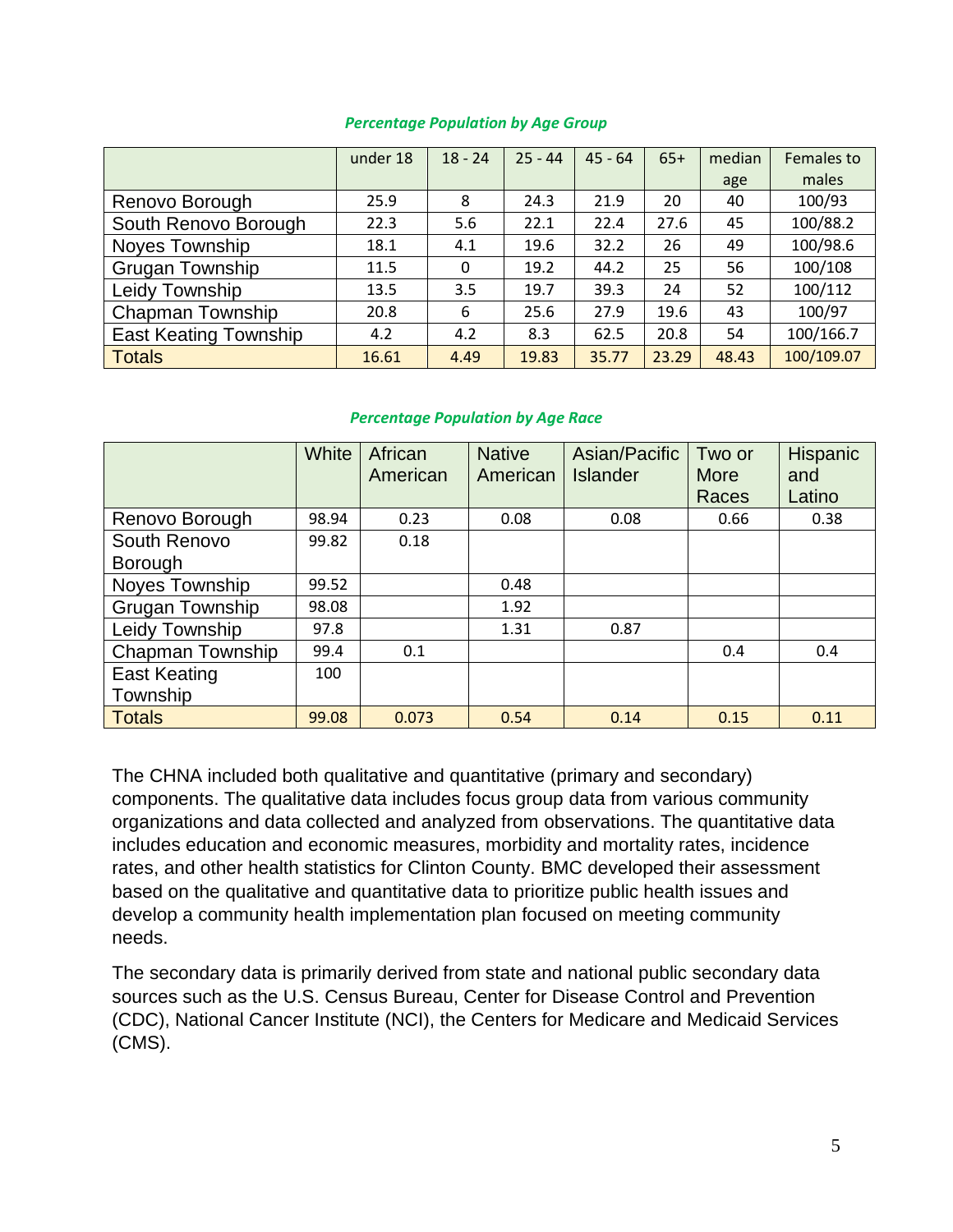Once indicators were identified, they were grouped and examined by topic area. These topic areas were identified as community needs. When available, state and national comparison statistics will be provided as benchmarks for the BMC service area.

It should be noted that in some cases, additional secondary data was obtained from the PHC4 Hospital Performance Report and the Medicare Hospital Profile. In these two areas, BMC had too few cases and were not included in the averages. Bucktail Medical Center also participates in patient satisfaction scores in the inpatient and outpatient areas of service, but the low response rates make the results unreliable. Local-level data, therefore, is limited.

# *Primary Data*

Primary data has been collected from various community resources. Several community groups, including PRR (Preserve, Renew, Revitalize) and the CTA (Clinton Tradesman's Association) have been tapped for information and ideas on how BMC can better serve the needs of our communities. Several trends between the groups began to emerge, and those trends have been grouped into a few main categories.

#### *Income*

The BMC service area is comprised of more than 87.7% Medicare (MC) and Medicaid (MA) insureds, making it the second highest combined total in the state of Pennsylvania. Elderly and low-income residents often share some of the same struggles. Transportation is an insurmountable hurdle for both low-income families and those over 65. Low income families seldom have reliable transportation; people over 65 either do not have reliable transportation or are unable to safely make a trip of this magnitude independently. While the medical center does provide basic health services to the communities we serve, a patient requiring specialty services must travel between thirty (30) and more than one hundred (100) miles to receive specialty services.

|                | Median    | Median | Per Capita | <b>Families</b> | Population          | 65 and       |
|----------------|-----------|--------|------------|-----------------|---------------------|--------------|
|                | Household | Family | Income     | <b>Below</b>    | <b>Below</b>        | Older Below  |
|                | Income    | Income |            | Poverty Line    | <b>Poverty Line</b> | Poverty Line |
| Renovo         | 18,636    | 23,854 | 11,709     | 26              | 30                  | 12           |
| <b>Borough</b> |           |        |            |                 |                     |              |
| South          | 24,853    | 34,625 | 14,751     | 6.80            | 10.40               | 8.90         |
| Renovo         |           |        |            |                 |                     |              |
| <b>Borough</b> |           |        |            |                 |                     |              |
| <b>Noyes</b>   | 28,036    | 34,318 | 17,094     | 13.30           | 15.70               | 16.00        |
| Township       |           |        |            |                 |                     |              |
| Grugan         | 35,625    | 37,500 | 20,086     | 0.00            | 5.60                | 0.00         |
| Township       |           |        |            |                 |                     |              |
| Leidy          | 33,125    | 37,000 | 28,279     | 4.70            | 8.40                | 3.40         |
| Township       |           |        |            |                 |                     |              |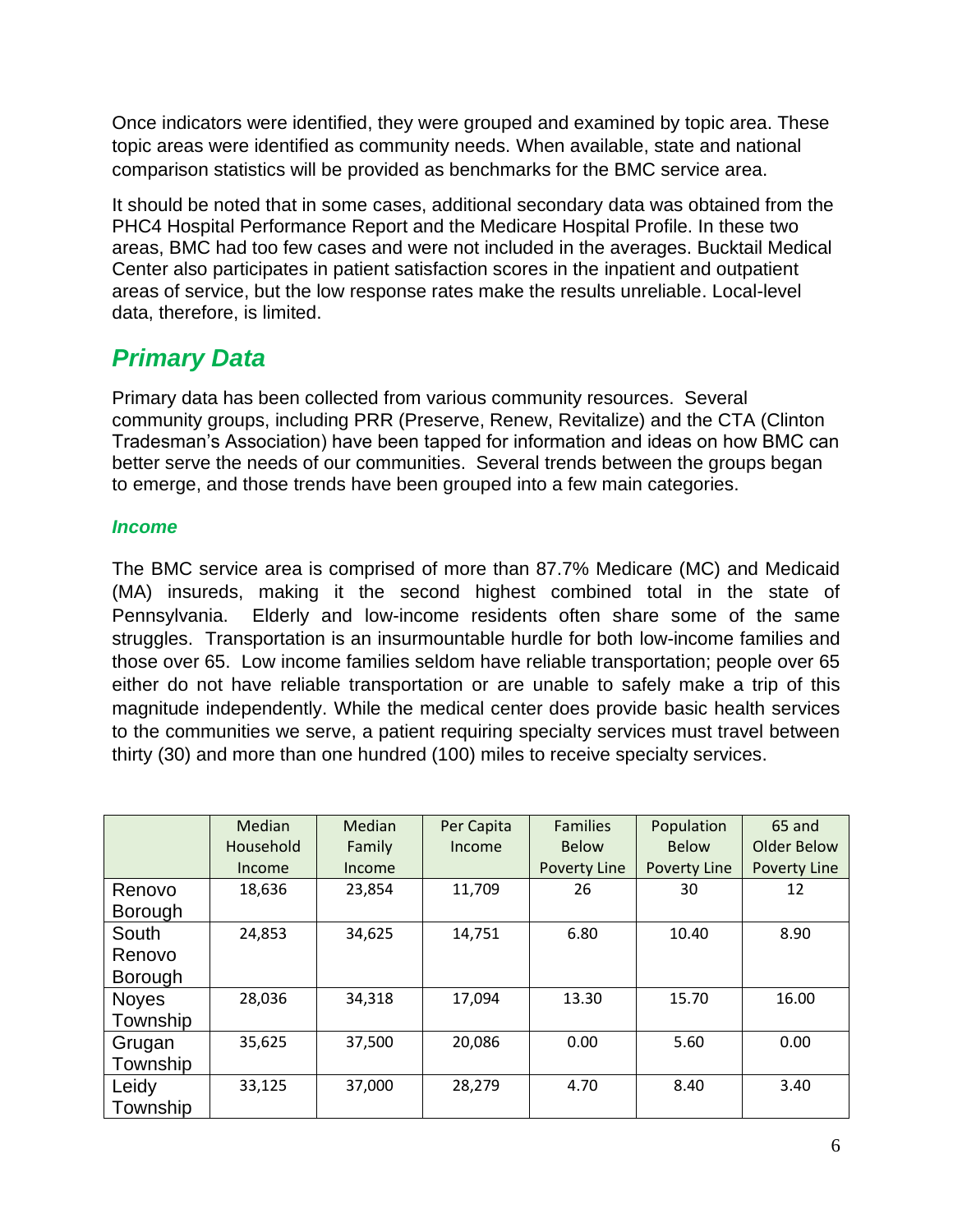| Chapman       | 29,500 | 36,458 | 13,140 | 9.00 | 11.20 | 12.50 |
|---------------|--------|--------|--------|------|-------|-------|
| Township      |        |        |        |      |       |       |
| East          | 24,375 | 24,375 | 13,047 | 0.00 | 0.00  | 0.00  |
| Keating       |        |        |        |      |       |       |
| Township      |        |        |        |      |       |       |
| <b>Totals</b> | 27,736 | 32,590 | 16,872 | 9    | 12    |       |

#### *Pre-Hospital Services*

Providing emergency response in western Clinton County is challenging. There are only two (2) Advanced Life Support (ALS) ambulance providers in Clinton County, and both are more than 30 miles away. There are four Basic Life Support (BLS) ambulance services in western Clinton County. An ALS emergency – an emergency requiring a paramedic - initiates a unit from more than thirty (30) miles away being dispatched for the call. If that ALS service is available, it will be at least forty (40) minutes until a paramedic is on scene; Emergency Medical Technicians (EMT)'s – first responders with limited medical training - wait with the patient and provide basic services within their scope of practice. If the ALS provider is already out on another call and does not have a second (or third) crew to respond, the wait time for a paramedic to respond can be well over an hour.

#### *Pre-Hospital Services Implementation Strategies*

BMC has implemented routine ambulance service meetings for all three (3) BLS ambulance services located in western Clinton County. Our medical director is currently the medical director for two of these three services. BMC has also gained certification to provide CEU's for local EMT's, allowing for interactive, in-person training for prehospital service providers.

### *Diagnostic Capabilities*

BMC has limited diagnostic capabilities. For medical imaging, the only equipment we have is an X-Ray machine that is nearly converted to DR technology. The standard of imaging care both in emergency medicine and treatment of many chronic illnesses is through Computed Tomography (CT). Without this technology, many patients are transferred to a hospital with a CT Scanner; again, this is a trip of at least thirty miles.

#### *Diagnostic Capabilities Implementation Strategies*

If the patient is critical, transport with a paramedic is necessary. BMC has initiated the process to bring a CT Scanner to the facility: we have faced a few challenges along the way. The first challenge was to pick a location inside the facility for the CT Scanner. Ultimately, we chose to eliminate two (2) patient rooms at the end of our inpatient hall.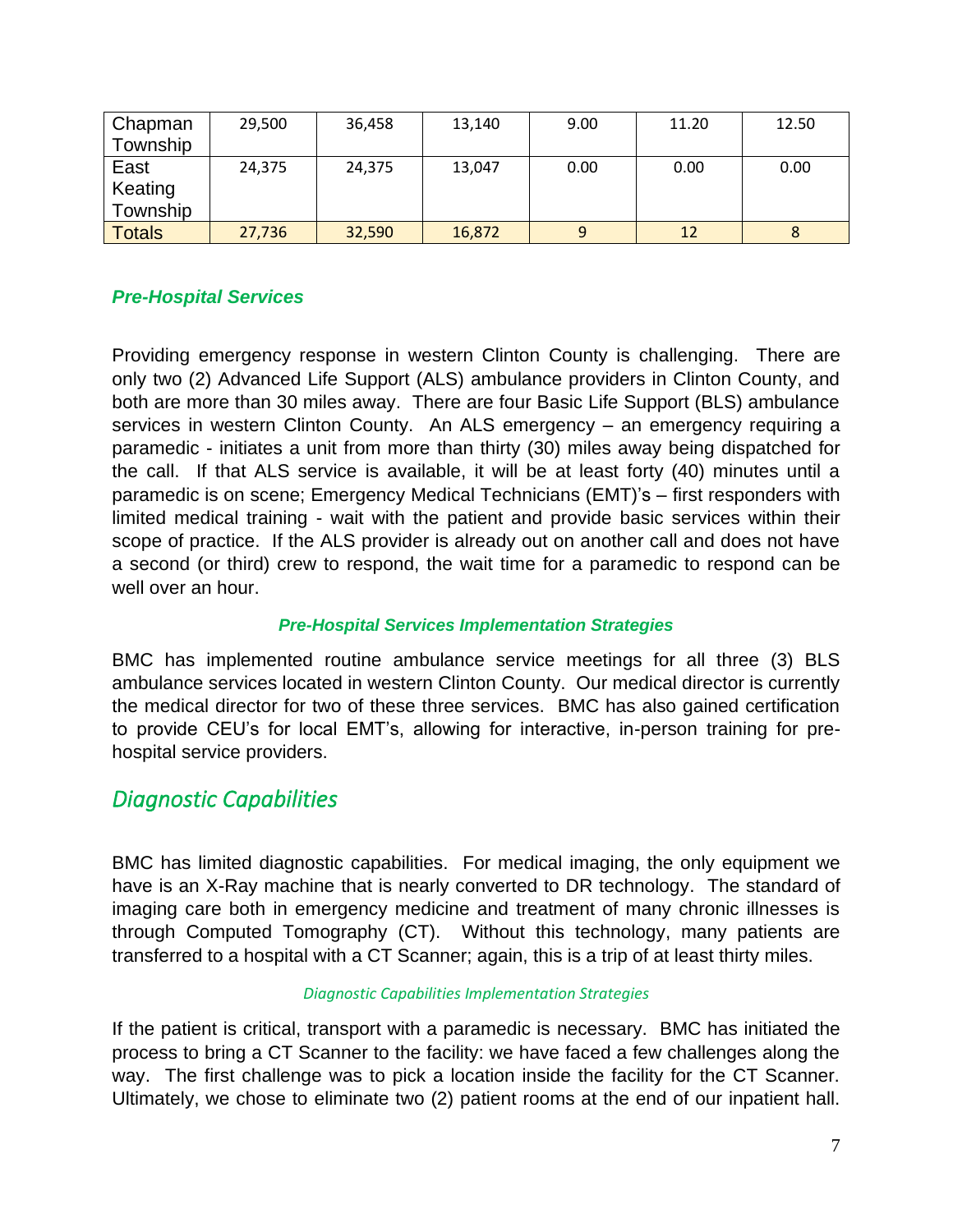This presented a second and third challenge. Because the CT Scanner will be located in an inpatient area, we needed to address how we will reduce or eliminate the spread of bacteria between outpatients and inpatients; we created and submitted an exception request with a plan to address infection control and confidentiality. The exception was approved. When drawings were submitted to plan review, we learned that the ventilation in the former patient area did not meet the current HVAC requirements for imaging equipment. That exception request has been developed and needs to be submitted. Once approved, the second exception request should allow us to move forward with plans for bringing CT technology to the residents of western Clinton County.

Having the ability to perform CT Scans at BMC will significantly change the care we provide, allowing us role out or confirm specific diagnoses. It will also allow the facility to admit and treat more patients. Bringing this technology to the facility will also improve patient outcomes, especially in the ER. As an example, we will be able to diagnose a stroke in time for the patient to receive clot-busting medications, should that treatment be appropriate.

### *Telemedicine*

While the communities in western Clinton County are smaller than many, BMC still sees the same medical needs; we see cuts and bruises, fractures, cardiac arrest, stroke, pregnancy, cancer, and infections. But we do not see enough of any diagnosis to support specialists in those fields. In the ER, that means the physicians and nurses must be prepared to diagnose and treat anyone that comes through the door, without assistance from a specialist. For our outpatients, this often means traveling for specialty care.

#### *Telemedicine Implementation Strategies*

BMC currently has a tele-burn program in place with Lehigh Valley Hospital. Our next goal is to implement psychiatry, first in our Skilled Nursing Facility then maybe to the public. Based on referrals from our community clinic, the five most specialties are, in order, orthopedics, cardiology, podiatry, gastroenterology, and neurology.

Community education on health and wellness are not available in the local community, so many patients do not have an opportunity to hear the latest in treatment options nor do they have the ability to learn from other members of the community. Often they do not have an open line of communication with their care provider either. This leaves many patients trying to find reliable answers on their own. Bringing specialty services through tele-medicine can help educate patients while providing local treatment options.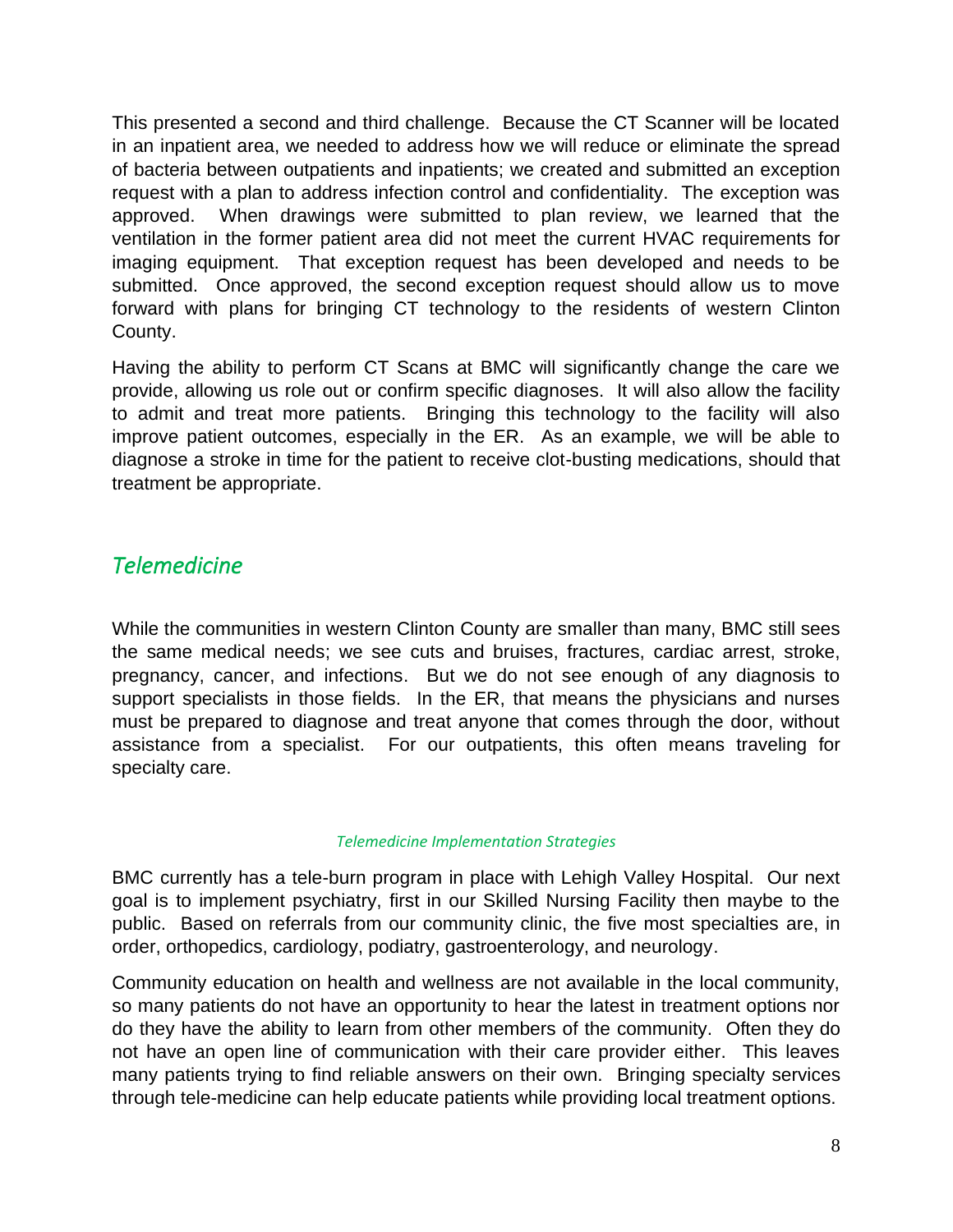### Secondary Data

Clinton County's health indicators show major health disparities involving obesity, cardiovascular disease, osteoporosis, arthritis, Lyme disease, depression, tobacco use, and cancer. These indicators can be grouped in the following priority areas: physical activity and nutrition, chronic and infectious disease, mental and behavioral health, and cancer.

#### *Physical Activity and Nutrition*

People's assessment of their physical health, which includes physical illness and injury, is a good measure of recent health. Frequent physical distress emphasizes those who are experiencing more severe physical health issues. About 12% of adults in Clinton County stated that their physical health was not good for 14 or more of the past 30 days. This indicates that about 10% of BMC's service area is less likely to feel happy and to participate in their community socially and economically, and more likely to be struggling with weight and obesity.

| <b>Physical Activity and nutrition</b>          |       |           |
|-------------------------------------------------|-------|-----------|
| Adults 20+ who are obese                        | 35.2% | 2016      |
| Adults 20+ who are sedentary                    | 17.9% | 2016      |
| Child food insecurity rate                      | 20.4% | 2017      |
| Children who are obese Grades K-9               | 23.1% | 2016-2017 |
| Children who are overweight or obese grades K-9 | 39.6% | 2016-2017 |
| Teens who are obese                             | 27.7% | 2016-2017 |
| Teens who are overweight or obese               | 44.6% | 2016-2017 |

Each of the obesity rates in Clinton County are over 20%; almost 1 in 4 people in Clinton County are considered obese. Obesity rates are typically higher in rural areas, but Clinton County's rates are among the highest of the 10 Pennsylvanian counties included in PORH's subscription to HCI.

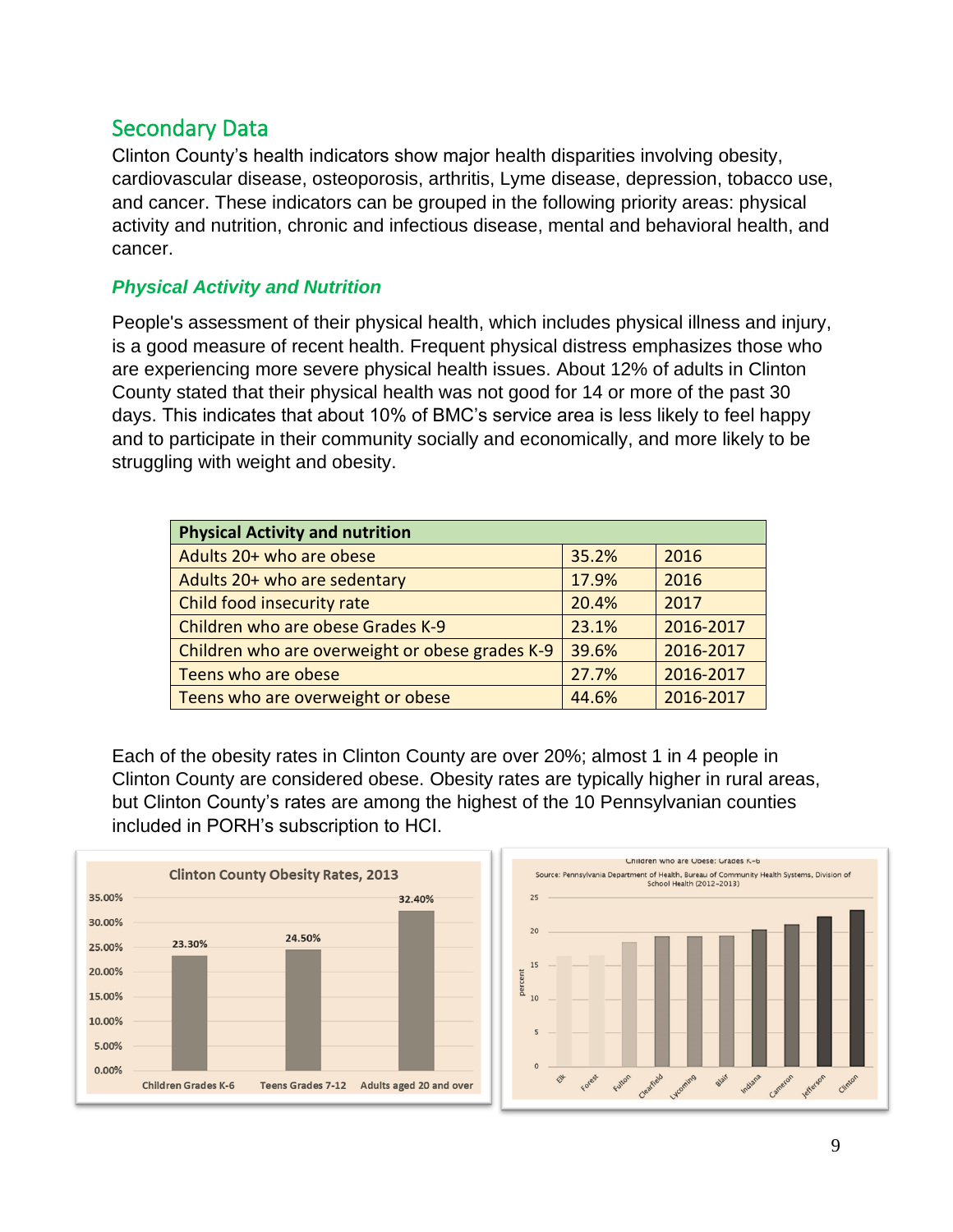

Obese and overweight youth are likely to have risk factors associated with cardiovascular diseases such as high blood pressure, high cholesterol, and Type 2 diabetes. They are at risk for multiple health problems during their youth and are likely to be more severe as adults.

The percentage of obese adults is an indicator of the overall health and lifestyle of a community and carries significant economic costs due to increased healthcare spending and lost earnings. Obesity increases the risk of heart disease, Type 2 diabetes, cancer, hypertension, stroke, liver and gallbladder disease, respiratory problems, and osteoarthritis. Losing weight and maintaining a healthy diet help to prevent and control these diseases.

#### *Physical Activity and Nutrition Implementation Strategies*

Education is likely the single most important factor in addressing the benefits of an active lifestyle and good nutrition. BMC will continue an education program where medical students completing a rotation at the medical center will present health education to the community as part of the programming. Telemedicine can also play a role in addressing orthopedics, cardiology, podiatry, gastroenterology, and neurology concerns with specialists

#### *Chronic and Infectious Disease*

HCI has data on several forms of heart disease faced by the Clinton County Medicare population: atrial fibrillation, heart failure, hyperlipidemia, hypertension, ischemic heart disease, and stroke. These diseases are listed in the table below alongside the rate of occurrence in Clinton County and the comparisons to state, national, and prior county values.

| <b>Chronic and Infectious disease</b> |                        |           |  |  |  |
|---------------------------------------|------------------------|-----------|--|--|--|
| Death rate due to influenza and       | 8.8 deaths per 100,000 | 2014-2016 |  |  |  |
| pneumonia                             | population             |           |  |  |  |
| Lyme disease incidence rate           | 71.8 cases per 100,000 | 2017      |  |  |  |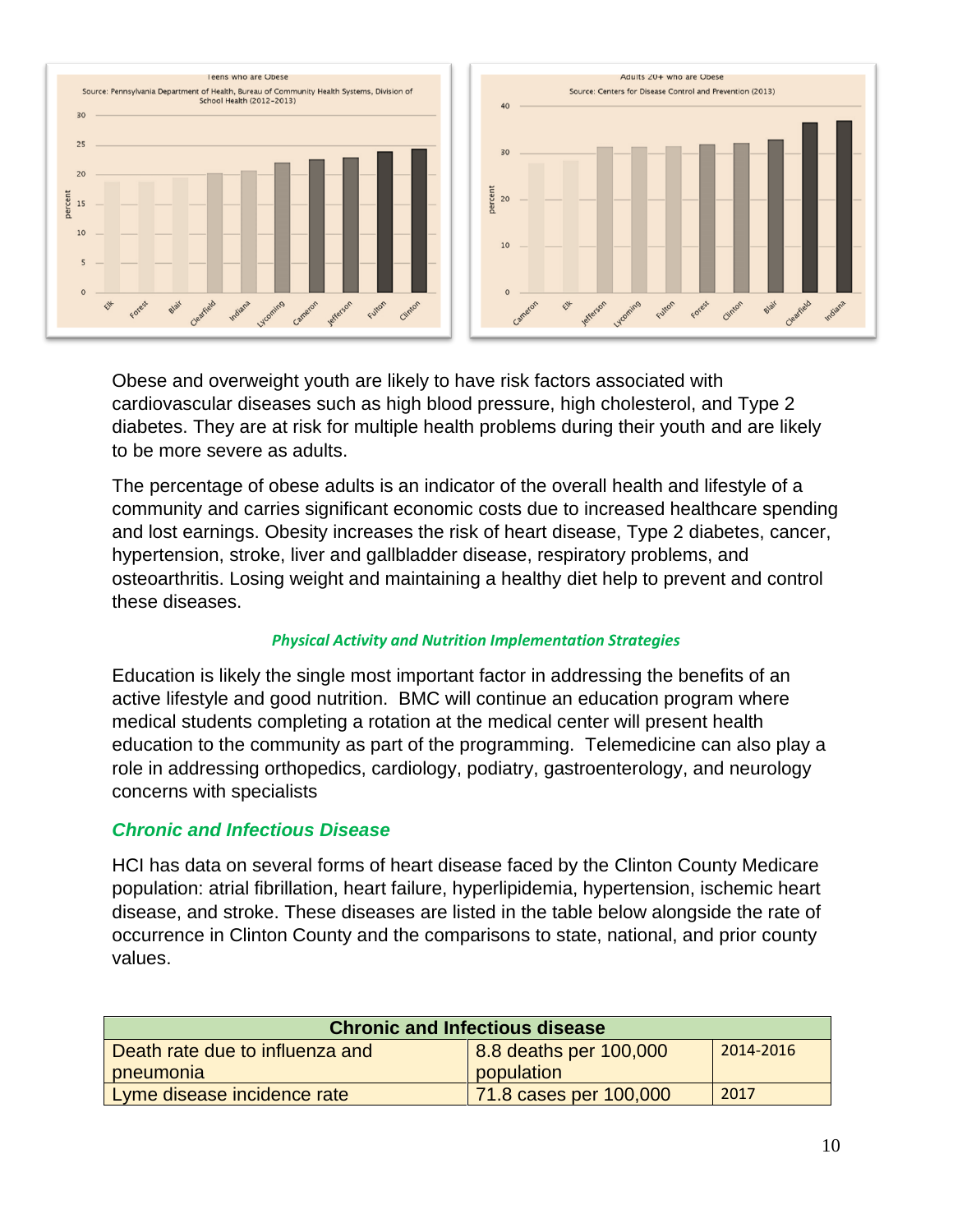The worst of these issues in Clinton County is hyperlipidemia. Hyperlipidemia is an increase in the amount of fat (cholesterol and triglycerides) in the blood. Approximately 49.4% - a slight improvement over the past three years - of the Clinton County Medicare population have hyperlipidemia overall. These rates are lower than in previous years but remain higher compared to Pennsylvania and the United States. Hyperlipidemia by itself has no symptoms; therefore, the only way a doctor can diagnose the condition is through laboratory tests. Hyperlipidemia can lead to atherosclerosis, heart disease, and acute pancreatitis. Risk factors for the hyperlipidemia include gender, family history, chronic renal failure, physical inactivity, obesity, and smoking. In many cases, this condition is reversible through healthy eating and regular exercise.

| <b>Chronic and Infectious disease - Medicare population</b> |       |      |  |  |  |
|-------------------------------------------------------------|-------|------|--|--|--|
| <b>Atrial fibrillation</b>                                  | 9.0%  | 2017 |  |  |  |
| <b>Heart failure</b>                                        | 16.3% | 2017 |  |  |  |
| <b>Hypertension</b>                                         | 60.2% | 2017 |  |  |  |
| <b>Ischemic Heart disease</b>                               | 24.4% | 2017 |  |  |  |
| <b>Stroke</b>                                               | 3.9%  | 2017 |  |  |  |
| Hyperlipidemia                                              | 49.4% | 2017 |  |  |  |
| <b>Osteoporosis</b>                                         | 6.5%  | 2017 |  |  |  |
| <b>Rheumatoid arthritis or Osteoarthritis</b>               | 35.7% | 2017 |  |  |  |
| People 65 and Older                                         | 17.6% | 2017 |  |  |  |

Other common diseases present in Clinton County include osteoporosis, rheumatoid arthritis, and osteoarthritis. Osteoporosis is a progressive disease that causes bones to become fragile and more likely to break due to a minor fall or, in serious cases, even when sneezing. Commonly affected bones are the hip, spine, and wrist. The disease often progresses unnoticed over many symptomless years until a fracture occurs. Though there is no cure, healthy lifestyle choices such as healthy diet, exercise, and certain medications can help prevent further bone loss and reduce the risk of fractures. While the osteoporosis rates in Clinton County have not yet met state or national values (6.8% and 5.9%), they have been decreasing steadily since 2010 and currently hover just over 7%.

Rheumatoid arthritis and osteoarthritis rates, on the other hand, have increased. More than one third of Clinton County's Medicare population currently suffer from rheumatoidor osteoarthritis. Rheumatoid arthritis is a systemic, inflammatory arthritis and an autoimmune disease that typically affects the small joints of the hands and feet. Symptoms include pain, swelling, stiffness and loss of function of the affected joint. The cause of rheumatoid arthritis is not yet known; however, most scientists agree that a combination of genetic and environmental factors is responsible. Treatments include medications, lifestyle changes and surgery. Osteoarthritis is characterized by the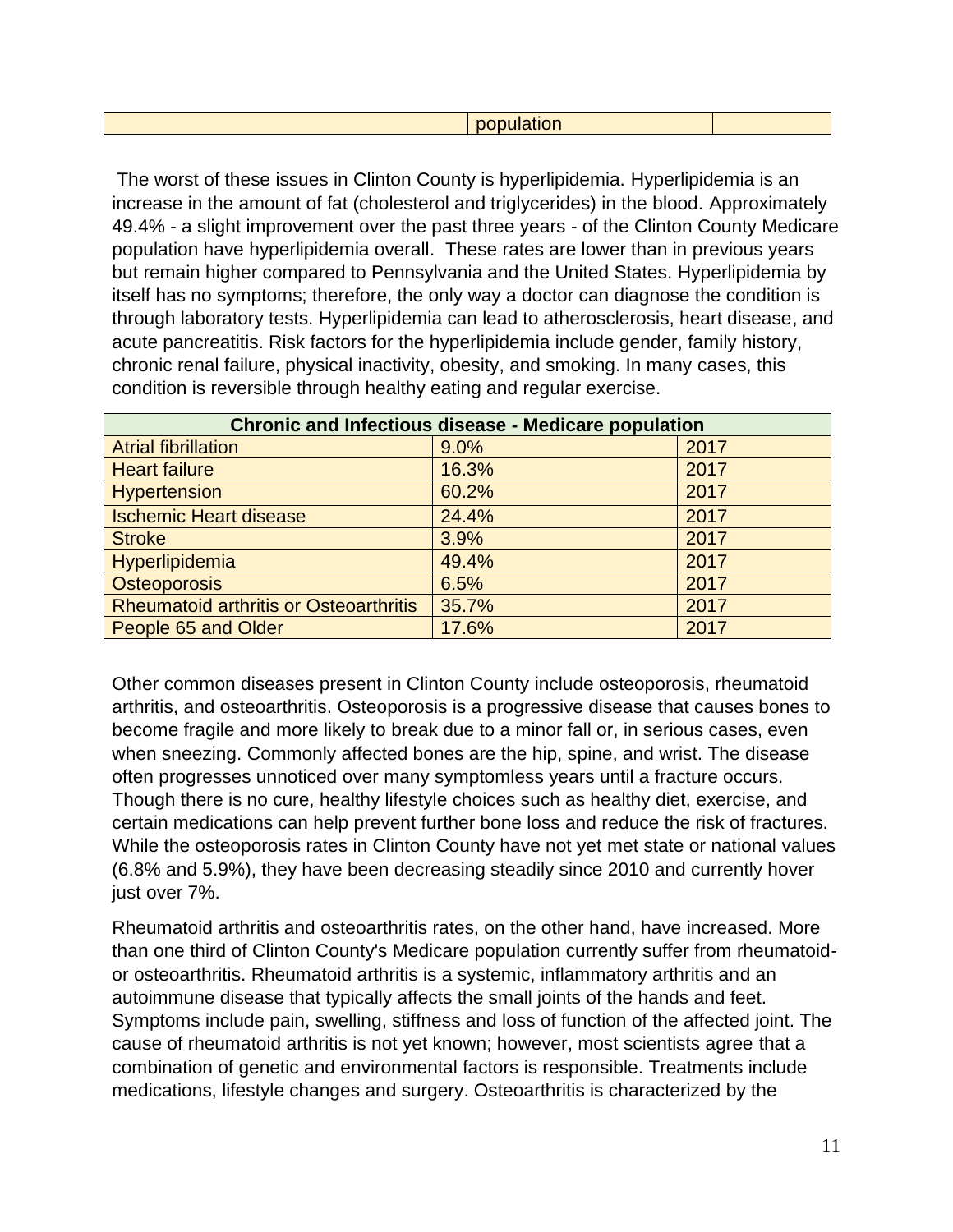breakdown of the joint's cartilage as well as bony overgrowth, leading to pain and joint stiffness. The joints most commonly affected are the hands, knees, hips, and spine. Disease onset is gradual, and people usually begin to experience symptoms after the age of 40. Common risk factors for OA include genetics, advanced age, obesity, and injury.

Lyme disease is transmitted by the bite of an infected black-legged tick (Ixodes scapularis) which is commonly found in wooded areas. Typical symptoms include fever, headache, fatigue, and a characteristic skin rash called erythema migrans. If left untreated, the infection can spread to joints, the heart, and the nervous system. As illustrated in the graph below, the incidence rate of Lyme disease in Clinton County in 2018 is still well above the state and national average.

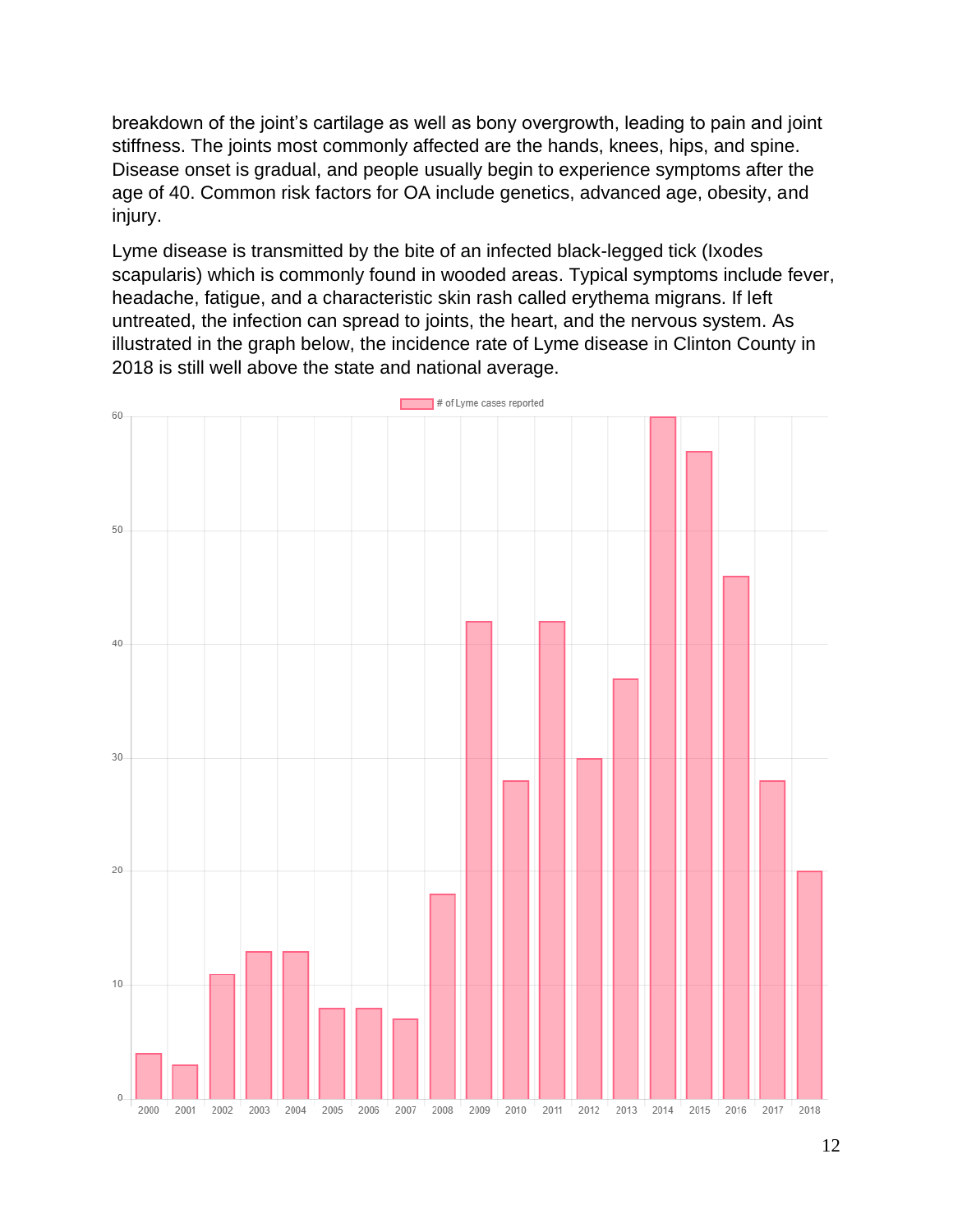#### *Chronic and Infectious Disease Implementation Strategies*

As many of these diseases manifest with few symptoms, routine provider visits and routine testing are among the best ways to detect chronic and infectious diseases. In the clinic setting, emphasis will be placed on timely follow-up and regular visits.

#### *Mental and Behavioral Health*

According to the National Comorbidity Survey of Mental Health Disorders, people over the age of 60 have lower rates of depression than the general population — 10.7% of people over the age of 60 compared to 16.9% overall. That is not the case in BMC's service area: 19.9%, up from 19.1% in 2014, of Medicare beneficiaries were treated for depression in Clinton County. Although that is already a worrisome number, it is projected to get higher in the next few years. The elderly senior population is growing expoentially due to the aging of baby boomers. Senior citizens made up 17% of the Pensylvania population in 2015 and made up over 18% of the population in Pennsylvania's rural areas.

| <b>Mental and Behavioral Health</b> |          |           |  |  |  |
|-------------------------------------|----------|-----------|--|--|--|
| Depression medicare population      | $19.9\%$ | 2017      |  |  |  |
| <b>Adults smoking cigarretes</b>    | 16%      | 2017      |  |  |  |
| Inadequate social support           | 24.4%    | 2005-2010 |  |  |  |

The high prevalence of senior depression could be due to frequent mental stress or inadequate social support. Approximately 12.1% of citizens in Clinton County report having "frequent mental stress," which is defined by the HCI as "the percentage of adults who stated that their mental health was not good for 14 or more of the past 30 days." In addition, 24.4% of citizens in Clinton County reported inadequate social support.

Another behavioral issue in Clinton County is the rate of tobacco use. Smoking is a behavior that hinders one's physical, mental, and dental health. Smoking brings premature death to almost half a million Americans each year, and it contributes to profound disability and pain in many others. Areas with a high smoking prevalence will also have greater exposure to secondhand smoke for non-smokers, which can cause or exacerbate a wide range of adverse health effects, including cancer, respiratory infections, and asthma. Unfortunately, 16% of adults in Clinton County reported smoking cigarettes in 2017, down from 20% in 2014. This rate is about 9% higher than the Healthy People 2020 target.

#### *Mental and Behavioral Health Implementation Strategies*

Western Clinton County is an under served area for mental health services. BMC will work with local county providers to make mental health services more available to the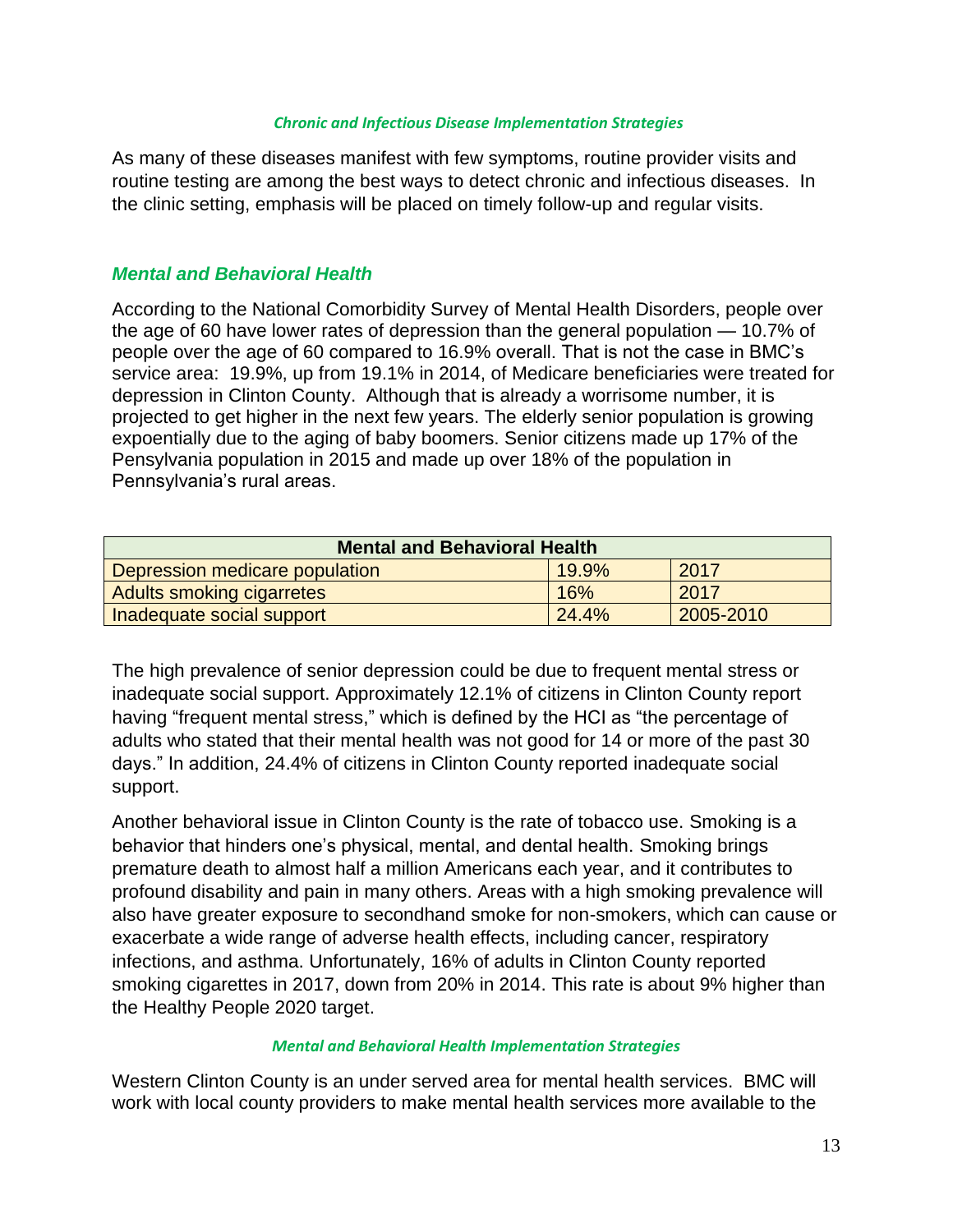community, including our own Skilled Nursing Facility. These services could involve inperson appointments with mental health professionals in our own clinic and telehealth services.

#### *Cancer*

Cancer is a leading cause of death in the United States and is prevalent in BMC's service area. The overall age-adjusted cancer death rate in Clinton County – 196.6 cases/100,000 population – is 28.1 cases higher than in the United States and 35.2 cases higher than the Healthy People 2020 target.

Although there are over 100 different types of cancer, Clinton County is most effected by colorectal cancer – cancer of the colon or rectum. From 2001-2015, the incidence rate in Clinton County for colorectal, breast, and prostate cancers alone was 249.80 cases/100,000 population; 54.5 of those cases were due to colorectal cancer and approximately 43% of those cases resulted in death. Conversely, only 13% of breast cancer cases and 18% of prostate cancer cases resulted in death in that same time period. Among the colorectal cancer death rates of the eight most rural counties in Pennsylvania, Clinton County has the highest: 22.6 cases/100,000 population.

| <b>Incidence Rate Report for Pennsylvania by HSA</b> |                                                                               |                                                                                                                                           |                                                               |                                                        |                               |                                                                                                                                |
|------------------------------------------------------|-------------------------------------------------------------------------------|-------------------------------------------------------------------------------------------------------------------------------------------|---------------------------------------------------------------|--------------------------------------------------------|-------------------------------|--------------------------------------------------------------------------------------------------------------------------------|
|                                                      |                                                                               | Colon & Rectum (All Stages <sup>^</sup> ), 2014-2018                                                                                      |                                                               |                                                        |                               |                                                                                                                                |
|                                                      |                                                                               | All Races (includes Hispanic), Female, All Ages                                                                                           |                                                               |                                                        |                               |                                                                                                                                |
|                                                      |                                                                               |                                                                                                                                           | <b>Sorted by Rate</b>                                         |                                                        |                               |                                                                                                                                |
|                                                      |                                                                               |                                                                                                                                           |                                                               |                                                        |                               |                                                                                                                                |
| <b>Health Service</b><br>Area<br>$\Delta$            | <b>Met</b><br><b>Healthy</b><br><b>People</b><br><b>Objective</b><br>of 39.9? | Age-<br><b>Adjusted</b><br><b>Incidence</b><br><b>Rate</b> <sup>t</sup><br>cases per<br>100,000<br>(95%<br><b>Confidence</b><br>Interval) | <b>CI*Rank</b><br>(95%<br><b>Confidence</b><br>Interval)<br>∇ | Average<br><b>Annual</b><br><b>Count</b><br>$ \nabla $ | <b>Recent</b><br><b>Trend</b> | <b>Recent 5-</b><br>Year<br><b>Trend</b> in<br><b>Incidence</b><br><b>Rates</b><br>(95%<br><b>Confidence</b><br>Interval)<br>▽ |
| Pennsylvania <sup>6</sup>                            | <b>Yes</b>                                                                    | 35.3 (34.7,<br>35.8)                                                                                                                      | N/A                                                           |                                                        | 3,233 falling $\downarrow$    | $-1.7$ (-2.2, -<br>1.2)                                                                                                        |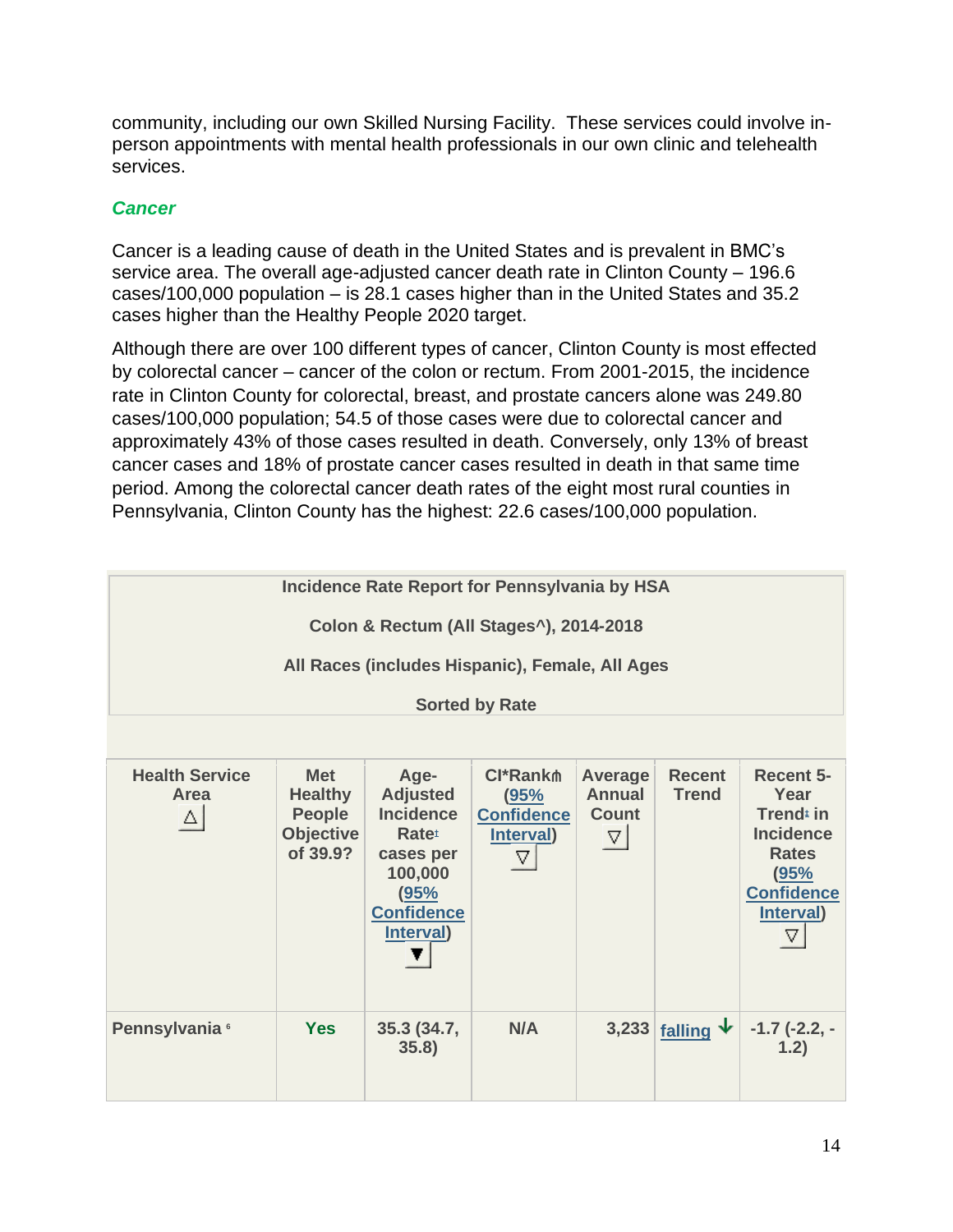| <b>US (SEER+NPCR) 1</b>                                              | <b>Yes</b> | 33.4(33.3,<br>33.5)  | N/A |    | 67,826 <u>falling</u> $\downarrow$ | $-1.7$ ( $-2.4$ , $-$<br>1.0) |
|----------------------------------------------------------------------|------------|----------------------|-----|----|------------------------------------|-------------------------------|
| Franklin, PA -<br>Fulton, PA <sup>7</sup>                            | <b>No</b>  | 41.9 (36.7,<br>47.7) | N/A | 51 | stable $\rightarrow$               | $-1.1$ ( $-2.9$ ,<br>0.7)     |
| Mercer, PA <sup>7</sup>                                              | <b>No</b>  | 41.5 (35.5,<br>48.4) | N/A | 38 | stable $\rightarrow$               | $-0.9$ $(-2.7,$<br>0.9)       |
| <b>Washington, PA -</b><br>Fayette, PA <sup>7</sup>                  | <b>No</b>  | 40.9 (37.5,<br>44.6) | N/A |    | 120 falling $\mathbf{\psi}$        | $-1.5$ ( $-2.2$ , $-$<br>0.9) |
| Lawrence, PA <sup>7</sup>                                            | <b>No</b>  | 40.6 (33.9,<br>48.5) | N/A | 30 | stable $\rightarrow$               | $-2.1$ $(-4.2,$<br>0.0)       |
| Schuylkill, PA -<br>Northumberland,<br>PA <sup>7</sup>               | <b>No</b>  | 40.1 (36.5,<br>44.0) | N/A |    | 104 falling $\star$                | $-2.2$ ( $-3.0, -$<br>1.4)    |
| Lycoming<br>(Williamsport), PA -<br>Clinton, PA <sup>7</sup>         | <b>No</b>  | 40.0 (34.6,<br>46.1) | N/A |    | 44 falling $\downarrow$            | $-1.6$ ( $-3.2$ , $-$<br>0.1) |
| <b>Luzerne (Wilkes-</b><br>Barre), PA -<br>Columbia, PA <sup>7</sup> | <b>Yes</b> | 39.4 (36.2,<br>42.9) | N/A |    | 126 falling $\downarrow$           | $-1.8$ ( $-3.0, -$<br>0.7)    |
| Bradford, PA -<br>Susquehanna, PA <sup>7</sup>                       | <b>Yes</b> | 38.9 (32.7,<br>46.1) | N/A |    | 32 falling $\downarrow$            | $-1.4$ ( $-2.6$ , $-$<br>0.2) |
| York (York), PA -<br>Adams, PA <sup>7</sup>                          | <b>Yes</b> | 37.6 (34.8,<br>40.6) | N/A |    | 141 falling $\star$                | $-2.2$ ( $-3.1$ , $-$<br>1.3) |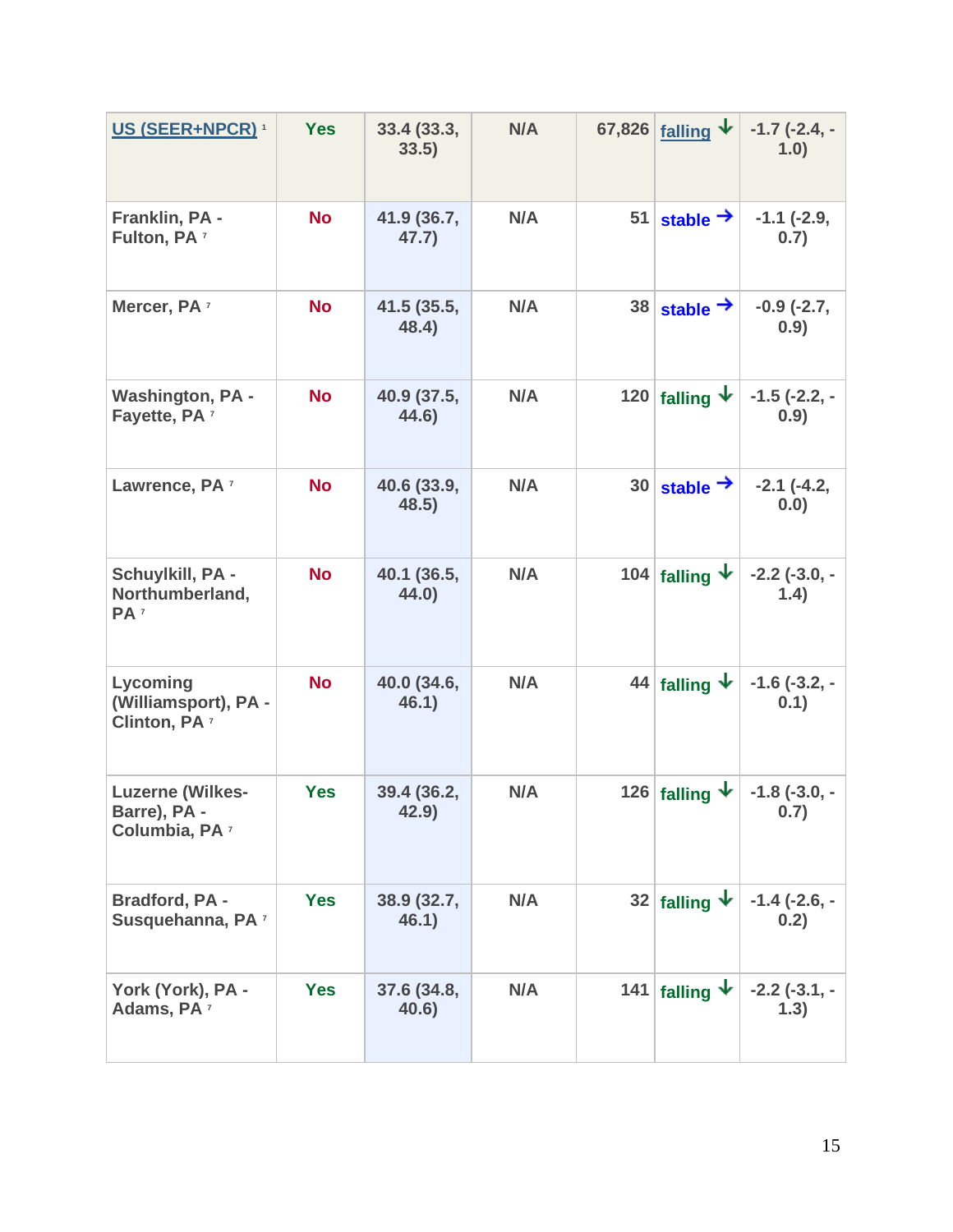| Cambria, PA - Blair<br>(Altoona), PA <sup>7</sup>                     | <b>Yes</b> | 37.2 (34.1,<br>40.7) | N/A |     | 117 falling $\downarrow$   | $-2.2$ ( $-3.2$ , $-$<br>1.1) |
|-----------------------------------------------------------------------|------------|----------------------|-----|-----|----------------------------|-------------------------------|
| Crawford, PA <sup>7</sup>                                             | <b>Yes</b> | 36.8 (30.2,<br>44.6) | N/A |     | 24 falling $\downarrow$    | $-3.8$ ( $-6.0, -$<br>(1.5)   |
| Pike, PA <sup>7</sup>                                                 | <b>Yes</b> | 36.1 (28.0,<br>46.3) | N/A | 15  | stable $\rightarrow$       | $-2.2$ ( $-4.4$ ,<br>0.2)     |
| Mifflin, PA -<br>Huntingdon, PA <sup>7</sup>                          | <b>Yes</b> | 36.0 (30.2,<br>42.8) | N/A | 31  | stable $\rightarrow$       | $-1.9$ $(-4.0,$<br>0.3)       |
| <b>Dauphin</b><br>(Harrisburg), PA -<br>Cumberland, PA <sup>7</sup>   | <b>Yes</b> | 36.0 (33.5,<br>38.5) | N/A | 177 | falling $\mathbf{\psi}$    | $-2.1$ ( $-2.9$ , $-$<br>1.4) |
| Venango, PA -<br><b>Clarion, PA 7</b>                                 | <b>Yes</b> | 35.8 (29.6,<br>43.0) | N/A | 27  | stable $\rightarrow$       | $-1.9$ ( $-4.3$ ,<br>0.6)     |
| Mc Kean, PA -<br>Potter, PA <sup>7</sup>                              | <b>Yes</b> | 35.4 (28.2,<br>44.1) | N/A | 18  | stable $\rightarrow$       | $-0.6$ $(-3.8,$<br>2.7)       |
| <b>Centre (State</b><br>College), PA -<br>Clearfield, PA <sup>7</sup> | <b>Yes</b> | 34.6 (30.7,<br>38.9) | N/A |     | 63 falling $\mathbf{\psi}$ | $-2.3$ ( $-3.4$ , $-$<br>1.2) |
| Lackawanna<br>(Scranton), PA -<br>Wayne, PA <sup>7</sup>              | <b>Yes</b> | 34.1 (30.4,<br>38.2) | N/A |     | 70 falling $\star$         | $-3.6$ ( $-4.7$ , $-$<br>2.4) |
| Philadelphia<br>(Philadelphia), PA -<br>Montgomery, PA <sup>7</sup>   | <b>Yes</b> | 34.1(33.1,<br>35.1)  | N/A |     | 933 falling $\star$        | $-3.1$ $(-3.4, -$<br>2.7)     |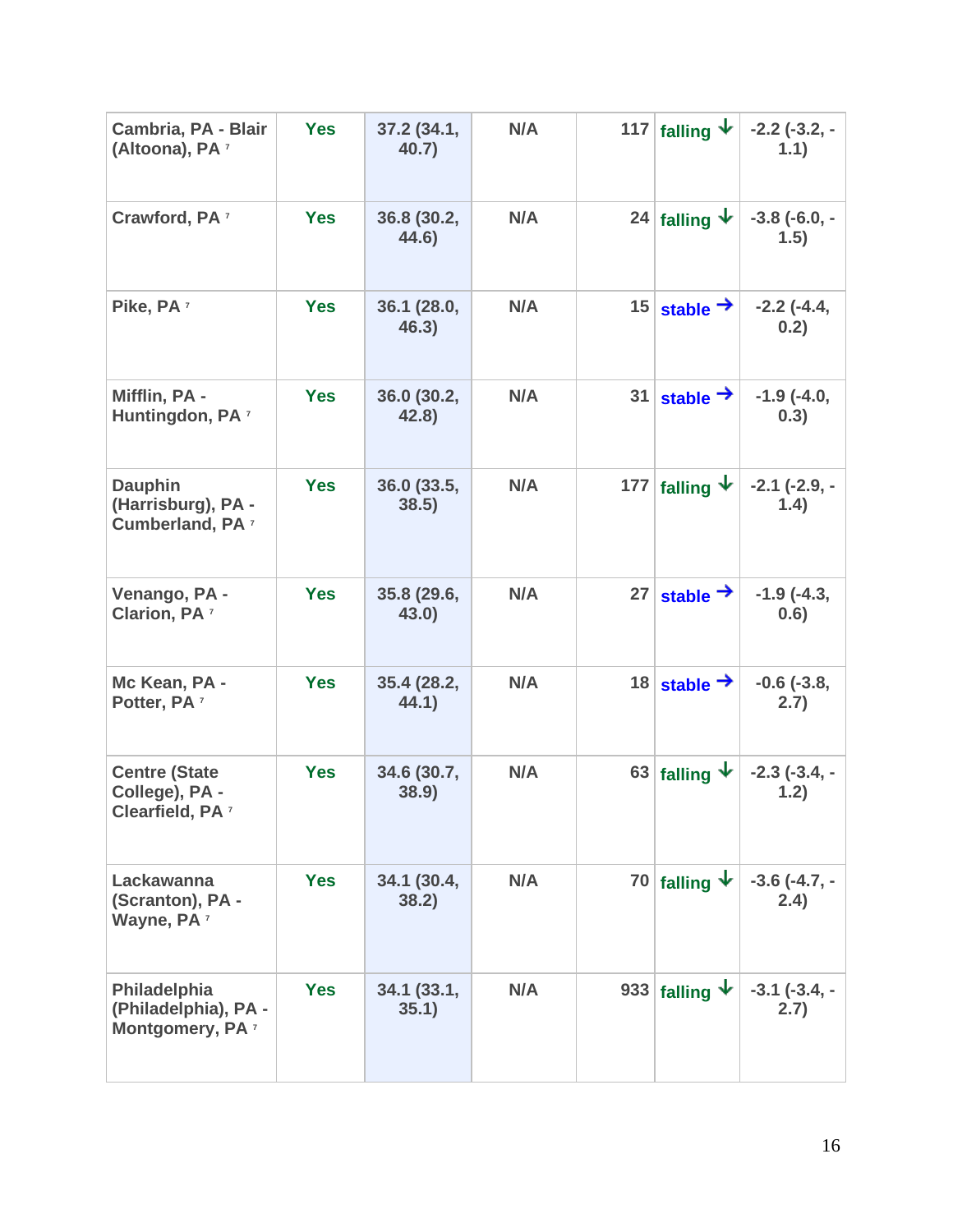| Lehigh<br>(Allentown), PA -<br>Northampton, PA <sup>7</sup>                | <b>Yes</b> | 34.0 (31.9,<br>36.2) | N/A | 214 falling $\vert \cdot \vert$ | $-2.2$ (-2.9, -<br>1.6)       |
|----------------------------------------------------------------------------|------------|----------------------|-----|---------------------------------|-------------------------------|
| Elk, PA <sup>7</sup>                                                       | <b>Yes</b> | 34.0 (24.4,<br>46.9) | N/A | 9 falling $\vert \cdot \vert$   | $-4.7$ (-6.9, -<br>2.4)       |
| Berks, PA <sup>7</sup>                                                     | <b>Yes</b> | 33.9 (30.8,<br>37.2) | N/A | 95 falling $\downarrow$         | $-2.7$ ( $-3.5$ , $-$<br>1.9) |
| <b>Allegheny</b><br>(Pittsburgh), PA -<br>Westmoreland,<br>PA <sup>7</sup> | <b>Yes</b> | 33.8 (32.5,<br>35.2) | N/A | 555 falling $\downarrow$        | $-3.0$ ( $-3.4$ , $-$<br>2.5) |
| Erie (Erie), PA -<br>Warren, PA <sup>7</sup>                               | <b>Yes</b> | 32.7 (29.3,<br>36.5) | N/A | 73 falling $\downarrow$         | $-3.0$ ( $-4.2$ , $-$<br>1.8) |
| Lancaster, PA <sup>7</sup>                                                 | <b>Yes</b> | 31.7 (29.0,<br>34.5) | N/A | 116 falling $\mathbf{\psi}$     | $-3.1$ ( $-4.0, -$<br>2.2)    |
| Tioga, PA <sup>7</sup>                                                     | <b>Yes</b> | 30.3(22.3,<br>40.8   | N/A | 10 falling $\mathbf{\dot{v}}$   | $-3.9$ ( $-6.1$ , $-$<br>1.5) |

## *Socio-Economic Factors*

Socio-Economic status (SES) plays a role in the severity of the health disparities present in Clinton County. The SocioNeeds Index, created by HCI, is a measure of key social and economic factors. The SocioNeeds Index summarizes multiple socioeconomic indicators into one composite score for easier identification of high need areas by zip code or county.

All zip codes, counties, and county equivalents in the United States are given an Index Value from 0 (low need) to 100 (high need). To help determine the highest need in a community, the selected locations are ranked from 1 (low need) to 5 (high need) based on their Index Value.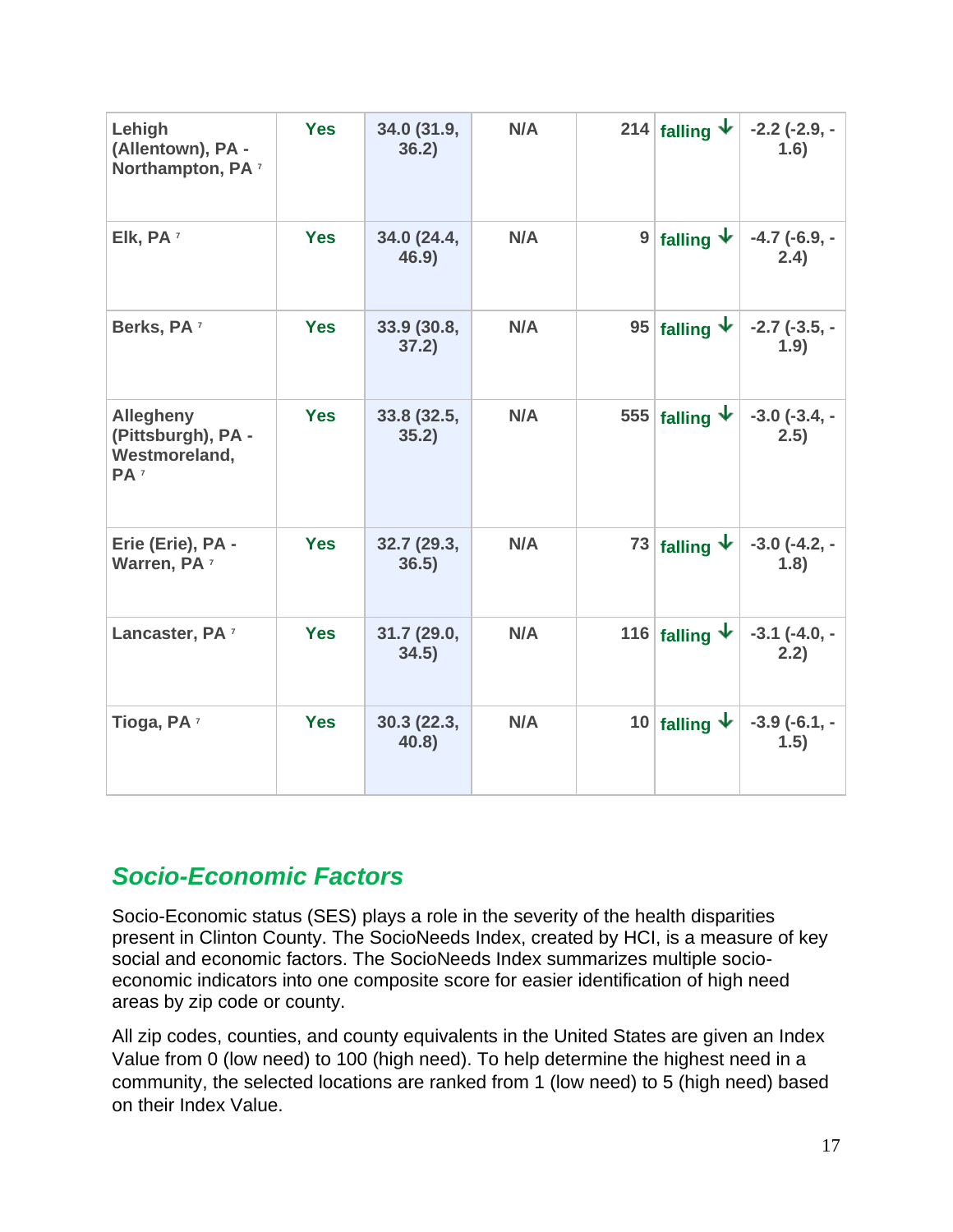Renovo scores a 5 and is pictured in the dark blue area below. The other shaded areas in Clinton County scored a range of 2-4.



Significant socioeconomic problems in Clinton County include unemployment, poverty, access to the grocery store, and education.

Clinton County's unemployment rate has fluctuated between 5.5% and 7.7% since June 2015. During periods of unemployment, individuals are likely to feel severe economic strain, mental stress, and lose the health insurance coverage that was previously provided by their employer.

Public assistance is available for citizens in the forms of general assistance or Temporary Assistance to Needy Families (TANF). Despite this assistance, individuals in these households may not be able to afford the resources necessary to succeed in school and at work, and in some cases, may defer or decline treatment for health conditions. Approximately 3.6% of citizens in Clinton County receive public assistance. In the same time period, 23.7% of children, 7.2% of seniors, and 15.8% of people overall were living below the poverty level in which the per capita income was \$20,803.

## *Income*

|                      | <b>Clinton County</b> | Rank Pennsylvania | US       |
|----------------------|-----------------------|-------------------|----------|
| Income per capita    | \$20,803              | \$27,824<br>60th  | \$27,915 |
| Income per household | \$39,696              | \$51,651<br>60th  | \$52,762 |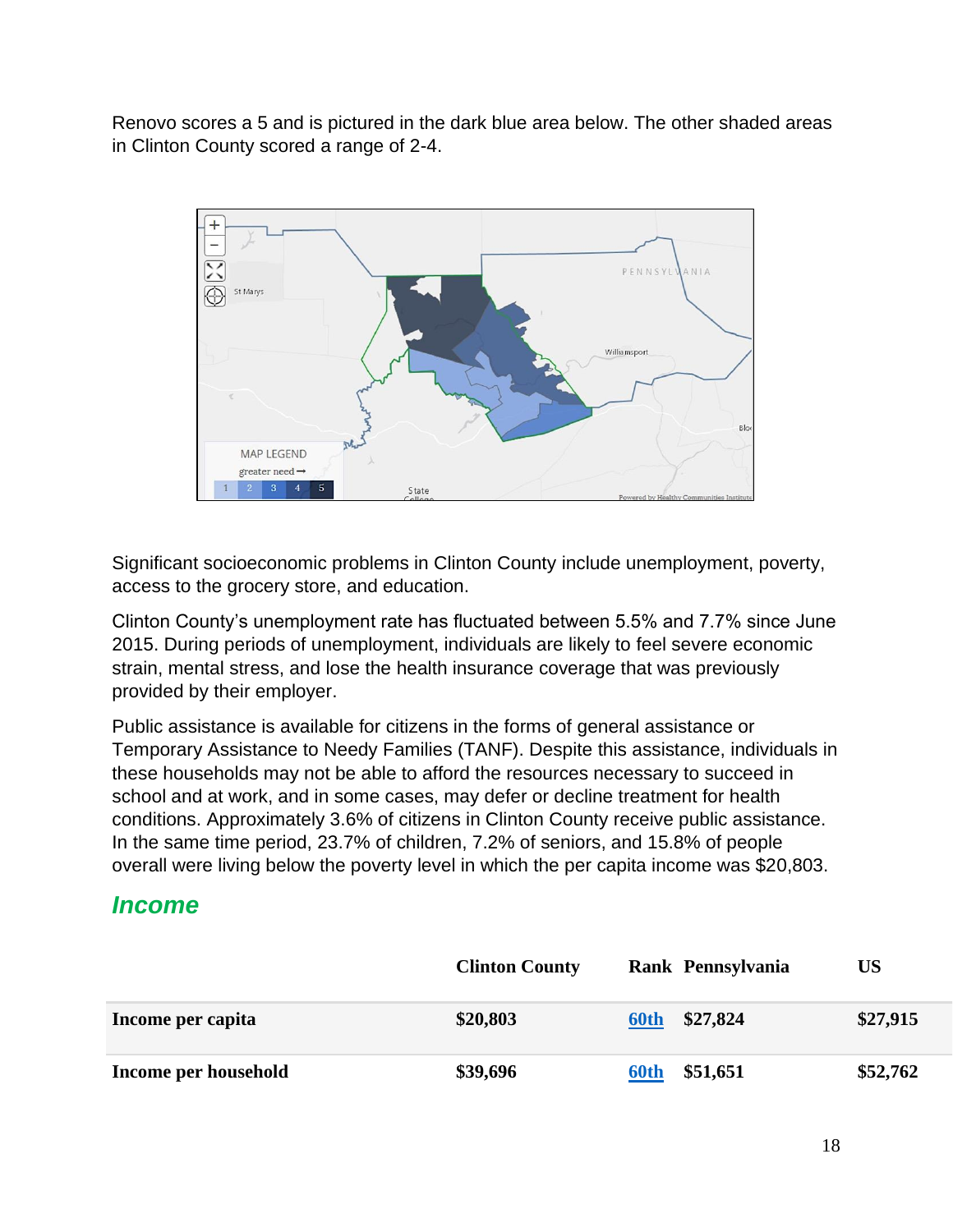|                           | <b>Clinton County</b> |     | Rank Pennsylvania | US       |
|---------------------------|-----------------------|-----|-------------------|----------|
| Income below poverty line | 15.8%                 | 7th | $12.6\%$          | $14.3\%$ |

The accessibility, availability, and affordability of healthy and varied food options in the community increase the likelihood that residents will have a balanced and nutritious diet, therefore reducing the risk of chronic disease; however, about 4% of the population in Clinton County lack a mode of transportation to get to the grocery store. This 4% is likely to consume foods that are readily available at convenience stores and fast food outlets.

# *Education*

Clinton County is at a huge disadvantage in regard to both of these outcomes when compared to Pennsylvania and the United States. High school graduation rates in Clinton County do not differ much from those in the state and the nation; however, education attainment rates for bachelor's degrees are significantly lower. Only 13.4% of citizens aged twenty-five and older have a bachelor degree or higher. This is compared to 28.1% in Pennsylvania and 29.3% in the U.S.

| <b>SCHOOL ENROLLMENT</b>                       |        |       |
|------------------------------------------------|--------|-------|
| Population 3 years and over enrolled in school | 9,857  | 100.0 |
| Nursery school, preschool                      | 309    | 3.1   |
| Kindergarten                                   | 415    | 4.2   |
| Elementary school (grades 1-8)                 | 3,764  | 38.2  |
| High school (grades 9-12)                      | 1,962  | 19.9  |
| College or graduate school                     | 3,407  | 34.6  |
|                                                |        |       |
| <b>EDUCATIONAL ATTAINMENT</b>                  |        |       |
| Population 25 years and over                   | 24,701 | 100.0 |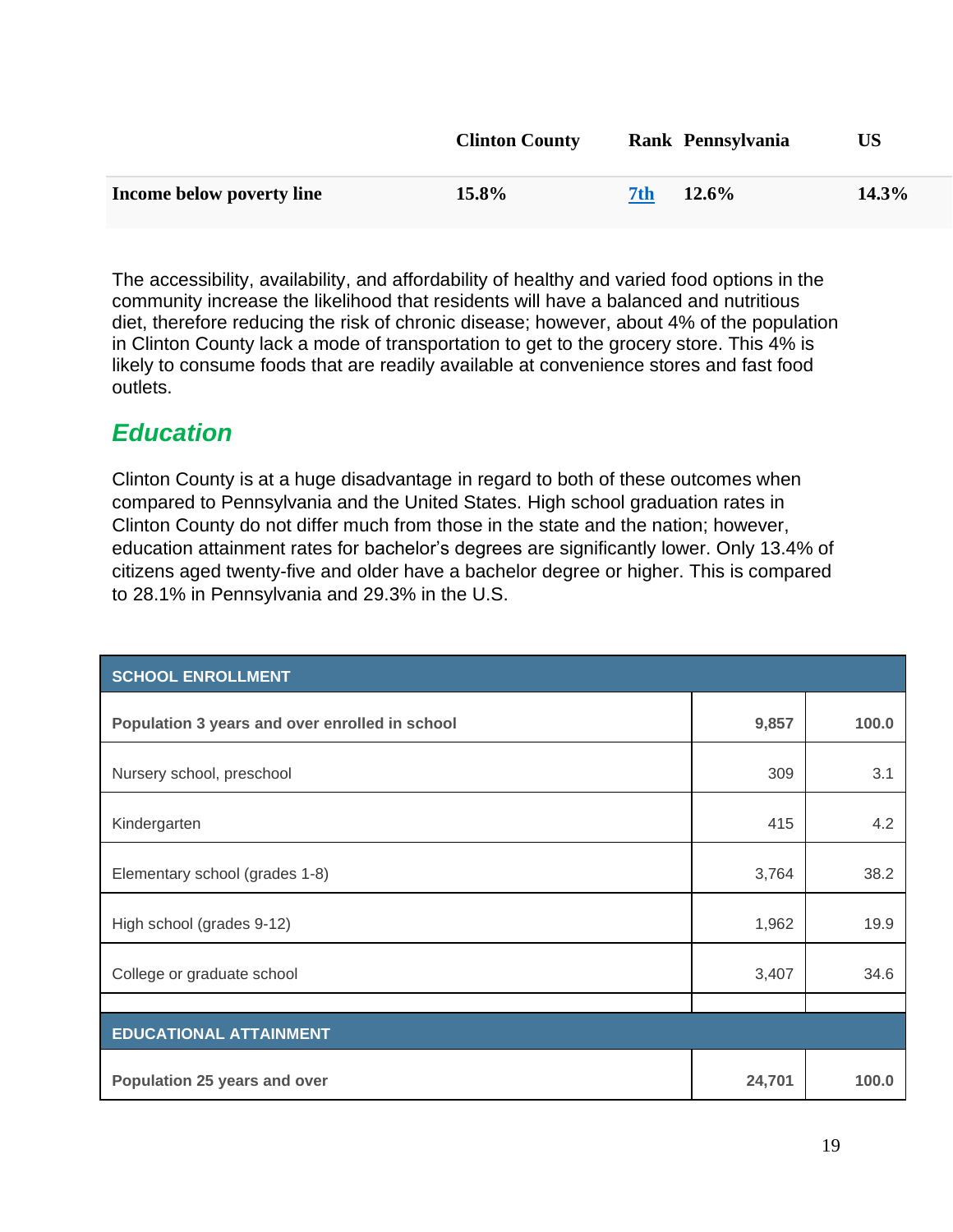| Less than 9th grade                         | 1,267  | 5.1  |
|---------------------------------------------|--------|------|
| 9th to 12th grade, no diploma               | 3,582  | 14.5 |
| High school graduate (includes equivalency) | 11,860 | 48.0 |
| Some college, no degree                     | 3,073  | 12.4 |
| Associate degree                            | 1,612  | 6.5  |
| Bachelor's degree                           | 2,073  | 8.4  |
| Graduate or professional degree             | 1,234  | 5.0  |
|                                             |        |      |
| Percent high school graduate or higher      | 80.4   | (X)  |
| Percent bachelor's degree or higher         | 13.4   | (X)  |

#### *Community Health Work*

BMC is working to address the concerns identified through both the primary data and the secondary data. A review of both data sets revealed that the issues identified through the secondary data relate very closely with the primary data gathered from the community. Because the depth of these issues, in most cases, lead to base level services, we will address them through the primary data findings.

Transportation and specialty services represent two identified concerns in providing healthcare to the community. To better serve the needs of the community, BMC is working with two local health systems to accommodate specialty physician services at the medical center. An office suite has been established within the hospital to provide an efficient setting for office visits. BMC currently has a podiatrist and a dentist seeing patients on a regular basis. We are still exploring options to access these services. The most likely course will be telehealth services to access most of the specialties. Increased diagnostic abilities will improve the medical centers ability to successfully coordinate specialty physician services: with the proper diagnostic testing available on our campus, patients will be able to have the provider visit and the required testing close to home and without the transportation challenges they face today.

BMC has been working with the Clinton County Department of Emergency Services (CCDES) and the Pennsylvania Department of Health (PA DOH) to develop a county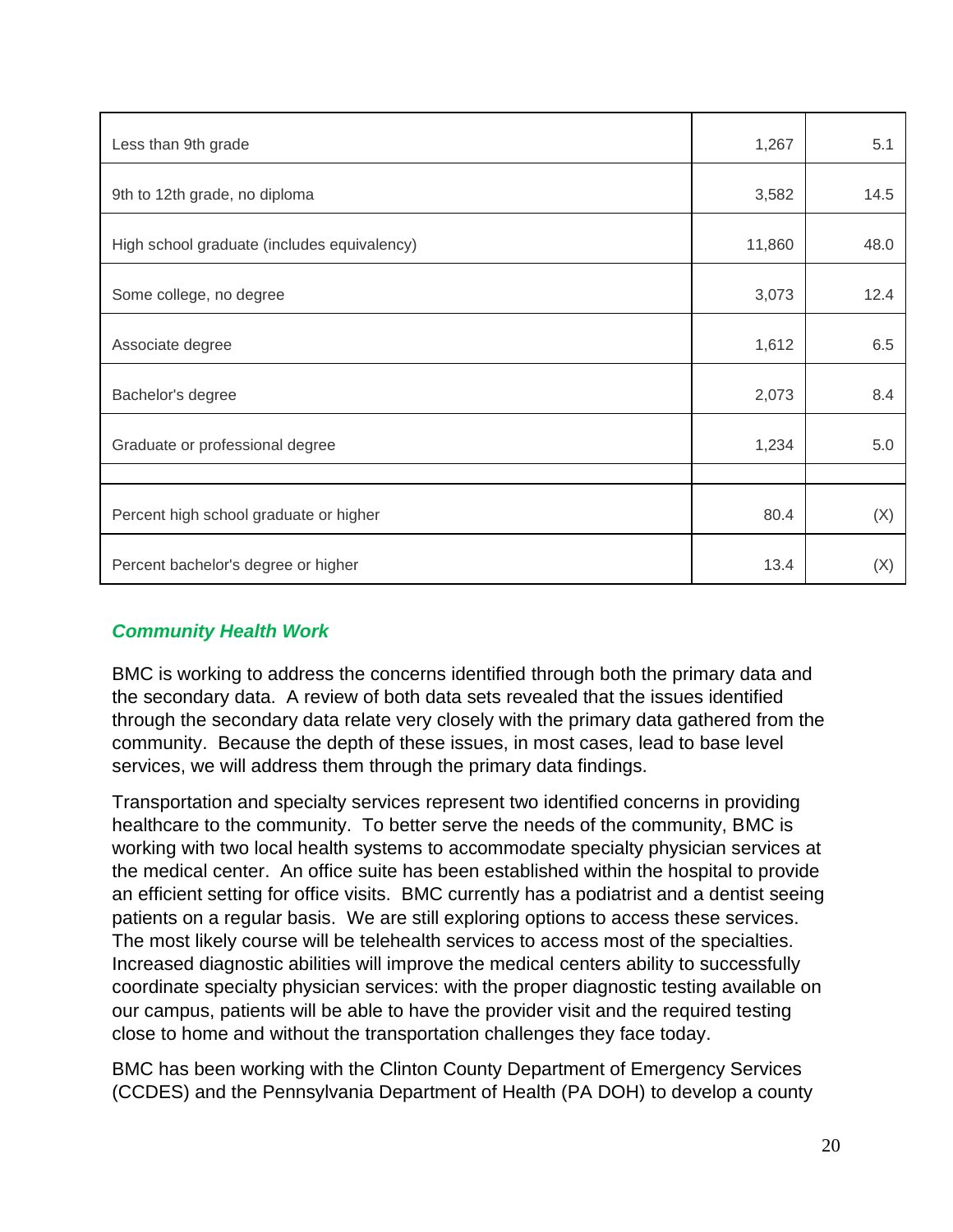wide response plan which specifically addresses the challenges faced in western Clinton County. The plan would essentially make the Emergency Department (ED) at BMC an ALS provider. Local BMS ambulance services would be able to transport, with authorization from Medical Command, ALS patients to BMC ED. Now, a patient can be in front of a physician in much less time that it would take a paramedic to respond. While many of these patient may still require treatment at a higher level facility, they can be diagnosed stabilized and stabilized while the ALS unit is in route. Quick intervention will provide better patient outcomes. This plan was also budget neutral: There was no cost to BMC and it also provided an opportunity for additional revenue through increased ER visits.

Two key elements will enhance the diagnostic capabilities of the medical center. Our continued focus has been on the medical laboratory. We have deployed several Point Of Care (POC) analyzers capable of performing many critical tests, enhancing our physicians' ability to better diagnose. The iSTAT is a portable lab analyzer that, once completely correlated, will be able to perform most of the critical blood tests necessary in the ED for initial diagnosis and treatment. This will eliminate the need to wait for an analyzer to be repaired, or to send lab work to another hospital and wait for the results. The total cost to implement this technology was approximately \$16,000.00. When we send bloodwork to another facility, we must pay them to conduct the test. By doing the test in our ER, we kept that revenue at the facility, making the cost budget neutral. We have also purchased a POC analyzer to do blood counts with a three part differential and in analyzer capable of doing Flu A, Flu B, and STREP.

The second diagnostic challenge for BMC is medical imaging. Currently there is one (1) CR quality X-Ray machine. A CT scanner will allow a new level in diagnostics and treatment for the medical center. Currently, if a patient requires a CT scan for diagnosis, we must send that patient to another hospital at least thirty (30) miles away. If that patient requires admission, they are admitted at the hospital where the CT scan was performed. An internal study revealed that we generate enough CT scans to cover the cost of a factory refurbished sixteen (16) slice CT Scanner; while not the latest technology, this machine will provide the imaging necessary for diagnosis. While about two thirds of these patients will require treatment at a higher level facility, one third can now be treated here; close to home and family. Most patients prefer to stay here than at another hospital. Every observation or admission made as a result of the CT scanner will produce additional revenue for the medical center. Having a CT scanner on site will also be a draw for specialty physicians and should increase outpatient scans, again providing additional revenue for the facility. A plan was devised to begin the process of acquiring a CT Scanner for the facility. While there will be cost for the machine, service, and maintenance, we started the process of identifying the space. Once we identified the space, we completed demolition. The work was provided by volunteers from the community. Removal of the waste was provided by a local business. There was no charge to the facility. Then we started on the drawings and blueprints; this work was provided at no cost by an architect and an engineer. We were also able to secure a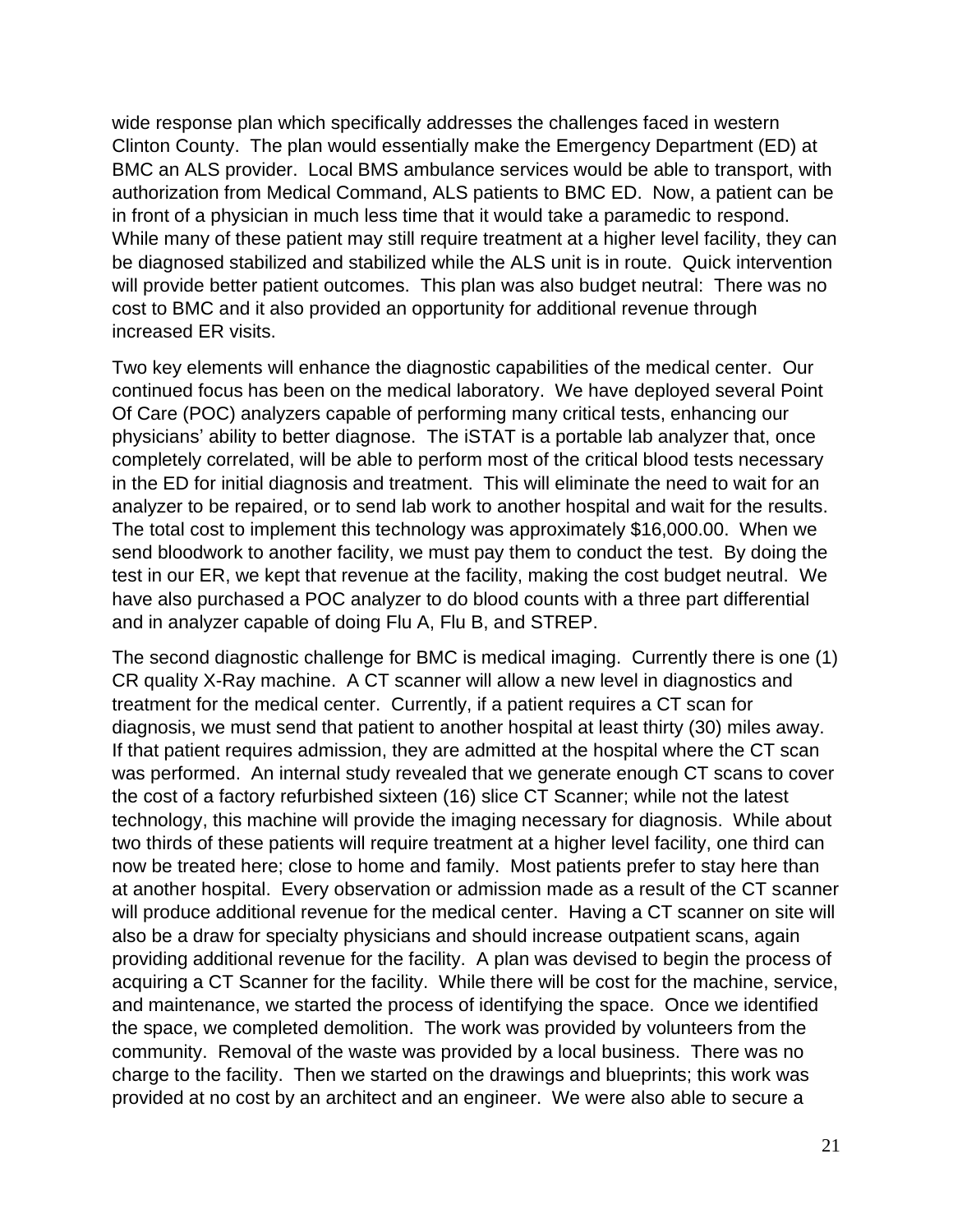\$25,000.00 donation from a local business to use for the project. Now that we have emerged from Chapter 11, we are moving forward with completing this project. Once in place, BMC will be able to provide quicker diagnosis for patients in our ER, providing an opportunity for better outcomes. The hospital will also benefit by performing, and charging for, CT Scans not only for ER patient but for outpatients as well. We anticipate this will also increase our admissions; doing the scan here will allow us to complete many diagnosis at the facility rather than sending them to another facility. Those patients we are able to treat will be treated here rather than at another facility.

The Medical Director at BMC has implemented a community education program with initial education planned on high blood pressure in September. The presentations will be geared to the community at large so they are easy to understand for non-medical members of the community. They will also provide some common sense advice and warning signs so patients can better manage their care. The second session will focus on diabetes. Other educational sessions will be targeted to other areas of concern for Clinton County. Future sessions may also include new specialists so the community is aware of the services available to them locally. The education was provided by medical students under the supervision of the Medical Director, during clinical rotations here. We contacted local retailers for samples of products that could be used in treating both conditions. Items like automatic blood pressure cuffs and glucose meters were available for review and also for sale at each educational session. Other than some light refreshments, there was no cost to the facility to implement these programs.

#### *Evaluation Of Progress*

Healthy People 2020 objectives are set by the US Department of Health and Human Services. These nationwide targets provide a benchmark for all communities to work towards. The most recent data posted on the HCI in the past 3 years shows that Clinton County has met – and exceeded – the following HP 2020 targets:

| <b>Indicator</b>                                                                                            | <b>Clinton</b><br>County,<br><b>Current</b> | <b>HP 2020</b><br><b>Target</b> | <b>Date</b><br><b>Measured</b> |
|-------------------------------------------------------------------------------------------------------------|---------------------------------------------|---------------------------------|--------------------------------|
| The age-adjusted death rate per<br>100,000 females due to breast<br>cancer                                  | 15.5                                        | 20.7                            | 2009-<br>2013                  |
| The age-adjusted death rate per<br>100,000 males due to prostate<br>cancer                                  | 18.8                                        | 21.8                            | 2009-<br>2013                  |
| The percentage of adults who did not<br>participate in any leisure-time<br>activities during the past month | 26.8                                        | 32.6                            | 2013                           |
| The percentage of births in which a<br>newborn weighed less than 2,500                                      | 4.9                                         | 7.8                             | 2013                           |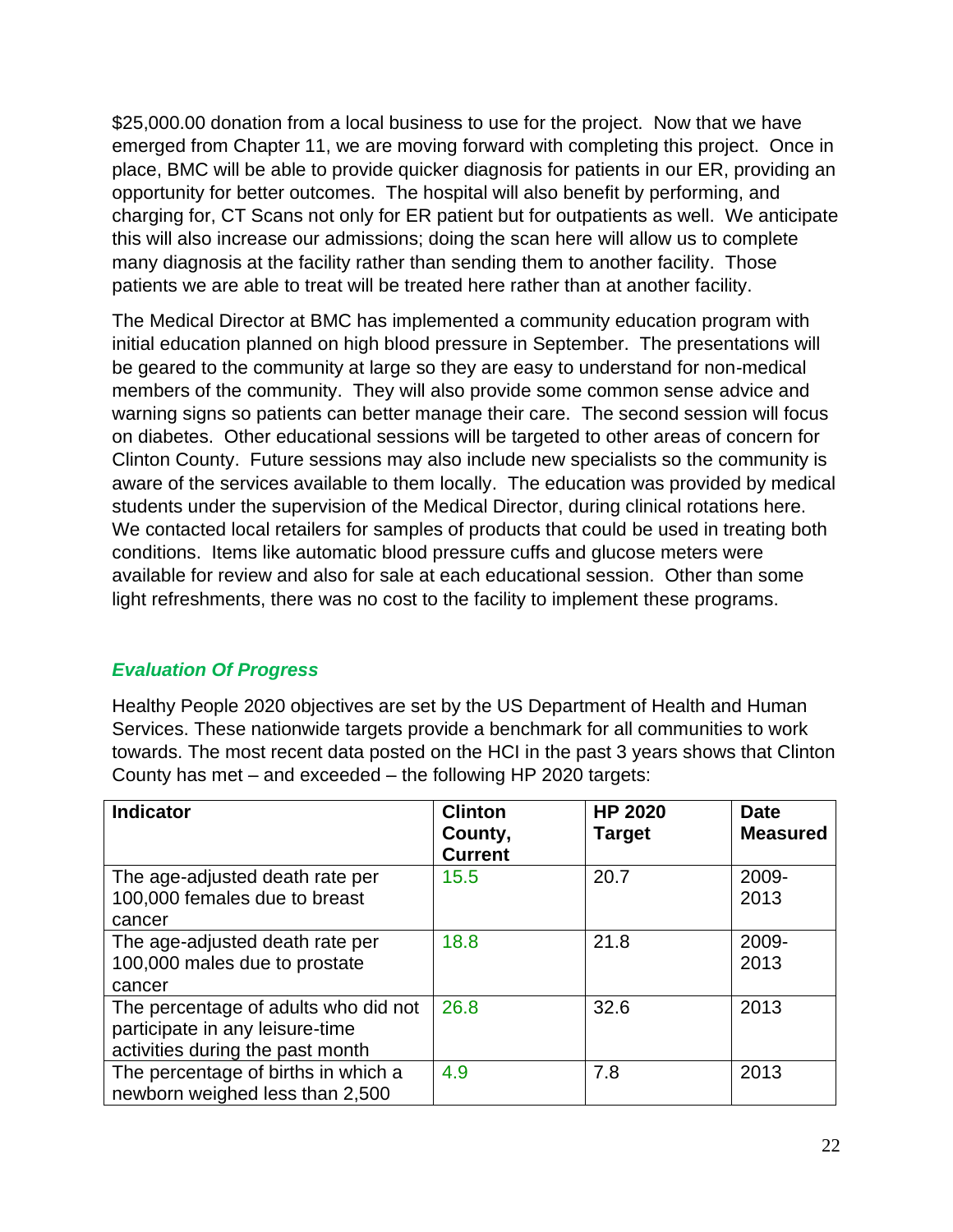| grams (5 pounds, 8 ounces)           |      |      |      |
|--------------------------------------|------|------|------|
| The age-adjusted death rate per      | 9.0  | 9.3  | 2013 |
| 100,000 population due to firearms   |      |      |      |
| The percentage of adults who         | 18.0 | 25.4 | 2013 |
| reported heavy drinking or binge     |      |      |      |
| drinking in the 30 days prior to the |      |      |      |
| survey                               |      |      |      |

Clinton County has room for improvement in meeting the remaining HP 2020 targets:

| <b>Indicator</b>                                             | <b>Clinton</b><br>County, | HP 2020 Target | <b>Date</b><br><b>Measured</b> |
|--------------------------------------------------------------|---------------------------|----------------|--------------------------------|
| *The percentage of adults aged 18-                           | <b>Current</b><br>87.2    | 100.00         | 2014                           |
| 64 years that have health insurance                          |                           |                |                                |
| coverage                                                     |                           |                |                                |
| The percentage of children under 19                          | 93.2                      | 100.00         | 2014                           |
| that have health insurance coverage                          |                           |                |                                |
| The age-adjusted death rate per                              | 196.6                     | 161.4          | 2009-                          |
| 100,000 population due to cancer                             |                           |                | 2013                           |
| The age-adjusted death rate per                              | 22.6                      | 14.5           | 2009-                          |
| 100,000 population due to colorectal<br>cancer               |                           |                | 2013                           |
| The age-adjusted death rate per                              | 57.3                      | 45.5           | 2009-                          |
| 100,000 population due to lung                               |                           |                | 2013                           |
| cancer                                                       |                           |                |                                |
| The age-adjusted incidence rate for                          | 51.0                      | 39.9           | 2009-                          |
| colorectal cancer in cases per                               |                           |                | 2013                           |
| 100,000 population                                           |                           |                |                                |
| The age-adjusted death rate per                              | 36.5                      | 34.8           | 2013                           |
| 100,000 population due to                                    |                           |                |                                |
| cerebrovascular disease and stroke                           |                           |                |                                |
| The age-adjusted death rate per<br>100,000 population due to | 52.3                      | 36.4           | 2013                           |
| unintentional injuries                                       |                           |                |                                |
| The percentage of mothers who                                | 76.3                      | 81.9           | 2013                           |
| breastfed their new baby after                               |                           |                |                                |
| delivery                                                     |                           |                |                                |
| The percentage of births that were to                        | 75.9                      | 98.6           | 2013                           |
| mothers who did not smoke during                             |                           |                |                                |
| pregnancy                                                    |                           |                |                                |
| The percentage of births to mothers                          | 66.3                      | 77.9           | 2013                           |
| who began prenatal care in the first                         |                           |                |                                |
| trimester of their pregnancy                                 |                           |                |                                |
| The age-adjusted death rate per                              | 11.6                      | 10.2           | 2013                           |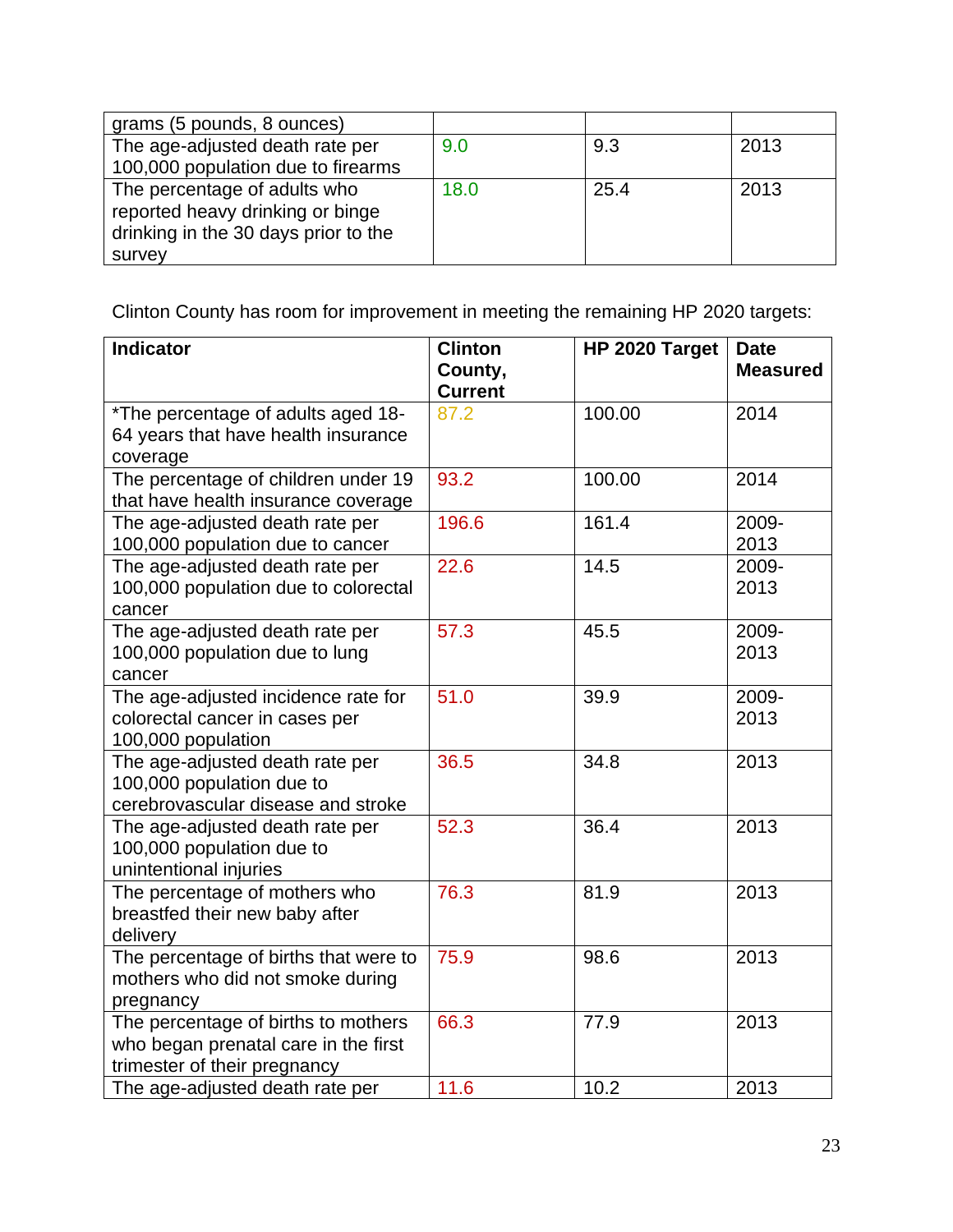| 100,000 population due to suicide    |      |      |      |
|--------------------------------------|------|------|------|
| The percentage of adults who are     | 32.4 | 30.5 | 2013 |
| obese according to the Body Mass     |      |      |      |
| Index (BMI)                          |      |      |      |
| The percentage of students (grades   | 23.3 | 15.7 | 2013 |
| K-6) who are obese                   |      |      |      |
| *The percentage of students (grades) | 24.5 | 16.1 | 2013 |
| 7-12) who are obese                  |      |      |      |
| The percentage of adults who         | 21.3 | 12.0 | 2014 |
| currently smoke cigarettes           |      |      |      |

*\*Two of the indicators listed above, including the number of uninsured adults and the number of obese teens, have decreased since the last CHNA for Clinton County. The uninsured rate for adults in Clinton County was measured to be 12.8% in 2014. This is an improvement from 16% in 2011. The percentage of obese teens in Clinton County (students from grades 7-12) has held steady around 24% from 2011-2013 which is improvement from 38% in 2010.*

#### *Additional Implementation Strategies*

Out of each of the priority areas, the indicators most actionable include heart disease, chronic lower respiratory diseases, Alzheimer's disease, colorectal cancer, and diabetes. Recommendations for BMC to reduce the prevalence of these indicators using the aid of "promising practices" are listed below:

#### *Health Programs for Obesity*

- "Mass in Motion" was launched by the Massachusetts Department of Health in 2009 to reduce obesity and promote healthy eating and physical activity. The program's approach is multi-faceted, supporting policy changes to promote healthy diet and exercise in the workplace and in schools, providing grants to cities and communities to build wellness initiatives, and launching its website as an accessible resource for improving eating and exercise routines. The wellness initiatives in communities target the entire population. There are now 52 municipalities across the Commonwealth that are participating in Mass in Motion. Mass in Motion is funded by state, federal, and private foundations.
- The "Farm 2 School Lunch Program" is a partnership between local farmers, food producers and elementary schools. The program aims to improve the health of school children through the consumption of fresh fruits and vegetables, whole grains, grass fed meats, and hormone-free milk. Students learn healthy eating habits and the concept of the farm to table connection. In addition to reinventing the school lunch menu, schools implementing the Farm 2 School program offer a course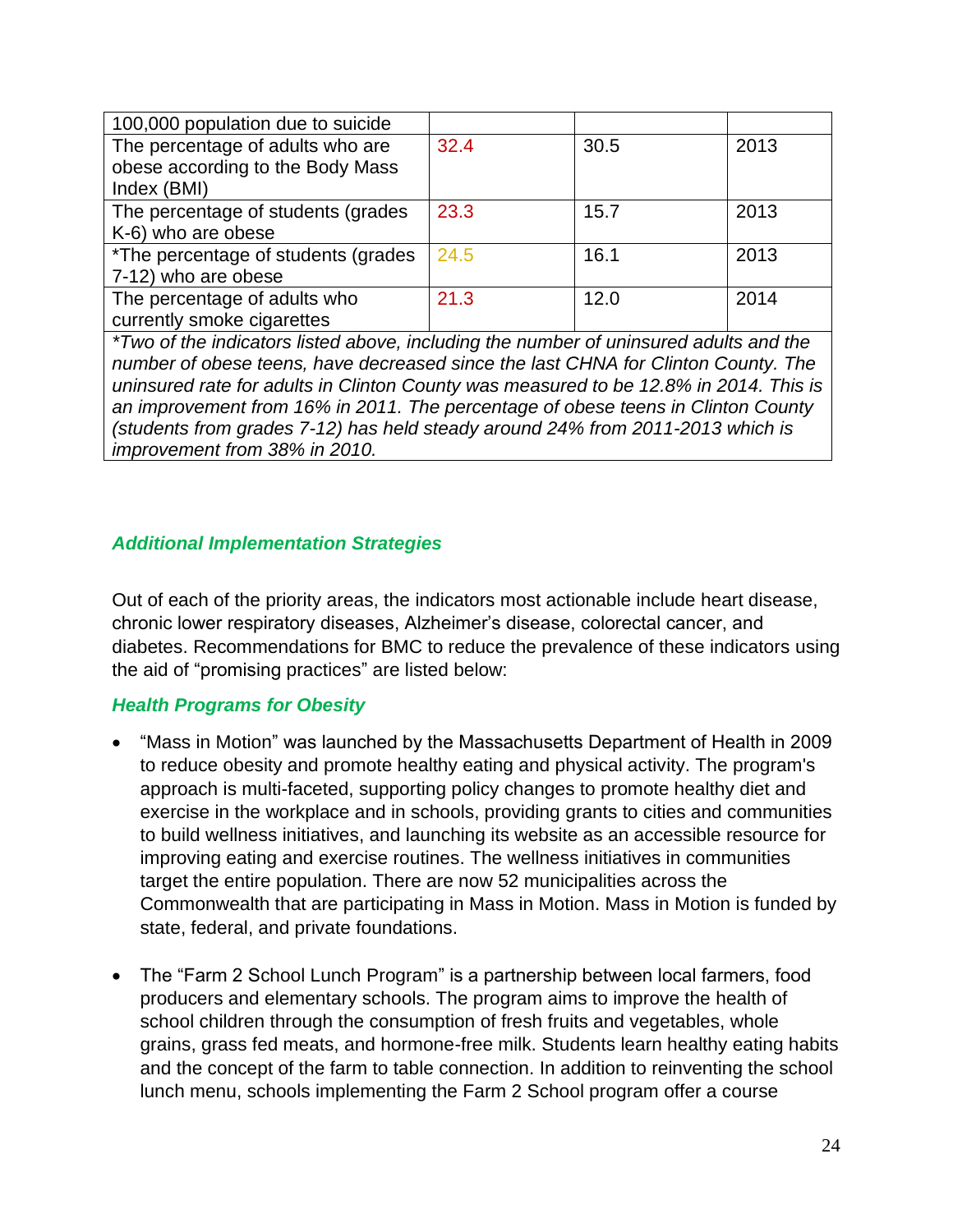entitled, Food is Elementary, which teaches students about cooking and preparing healthy food. The curriculum is fun, interactive, and hands-on. The Farm 2 School Lunch Program is now serving 4000 meals a day and 2000 summer snacks a day to 17 locations in KS & MO.

#### *Health education and screenings*

- According to the CDC, more than 21,000 cases of Lyme disease are reported every year, making it the most common illness transmitted by bugs or animals in the United States. Most cases of Lyme disease can be treated successfully with a few weeks of antibiotics. Steps to prevent Lyme disease include using insect repellent, removing ticks promptly, landscaping, and integrated pest management. Some of these prevention techniques are showcased in the "BLAST Lyme Disease Prevention Program." BLAST is an acronym for Bathe after outdoor activity, Look for ticks and rashes, Apply repellent, Spray the yard, and Treat pets. The BLAST program was created with a \$50,000 grant from the State of Connecticut and is currently funded by grants and private donations. The program engages health professionals and trained educators to teach the community about the prevention of tick-borne diseases and how to quickly identify early warning signs. BLAST is staffed by trained volunteers and offers its services for free at health fairs, schools, and community events throughout Fairfield County. The BLAST Prevention Program is nationally recognized and was recommended by the CDC in 2008. In 2013, the regional coordinating body, Housatonic Valley Council of Elected Officials (HVCEO), granted \$4,000 to train BLAST Lyme Disease prevention educators for health events in the Greater Danbury area.
- The CDC encourages use of the one-on-one-education program for cancer prevention and control. One-on-one education delivers information to individuals about indications for, benefits of, and ways to overcome barriers to cancer screening with the goal of informing, encouraging, and motivating them to seek recommended screening. These messages are delivered by healthcare workers or other health professionals, lay health advisors, or volunteers, and are conducted by telephone or in person in medical, community, worksite, or household settings. The Community Preventive Services Task Force recommends the use of one-on-one education to increase screening for breast and cervical cancers on the basis of strong evidence of effectiveness. The Task Force also recommends the use of one-on-one education to increase colorectal cancer screening with fecal occult blood testing (FOBT) based on sufficient evidence of effectiveness. The CDC estimates that if all adults aged 50 or older had regular screening tests for colon cancer, as many as 60% of the deaths from colorectal cancer could be prevented. While 90% of colorectal cancer cases occur in adults aged 50 or older, it is essential for individuals with risk factors (those with a family history of colorectal cancer, inflammatory bowel disease, or heavy alcohol use) to seek regular screening earlier.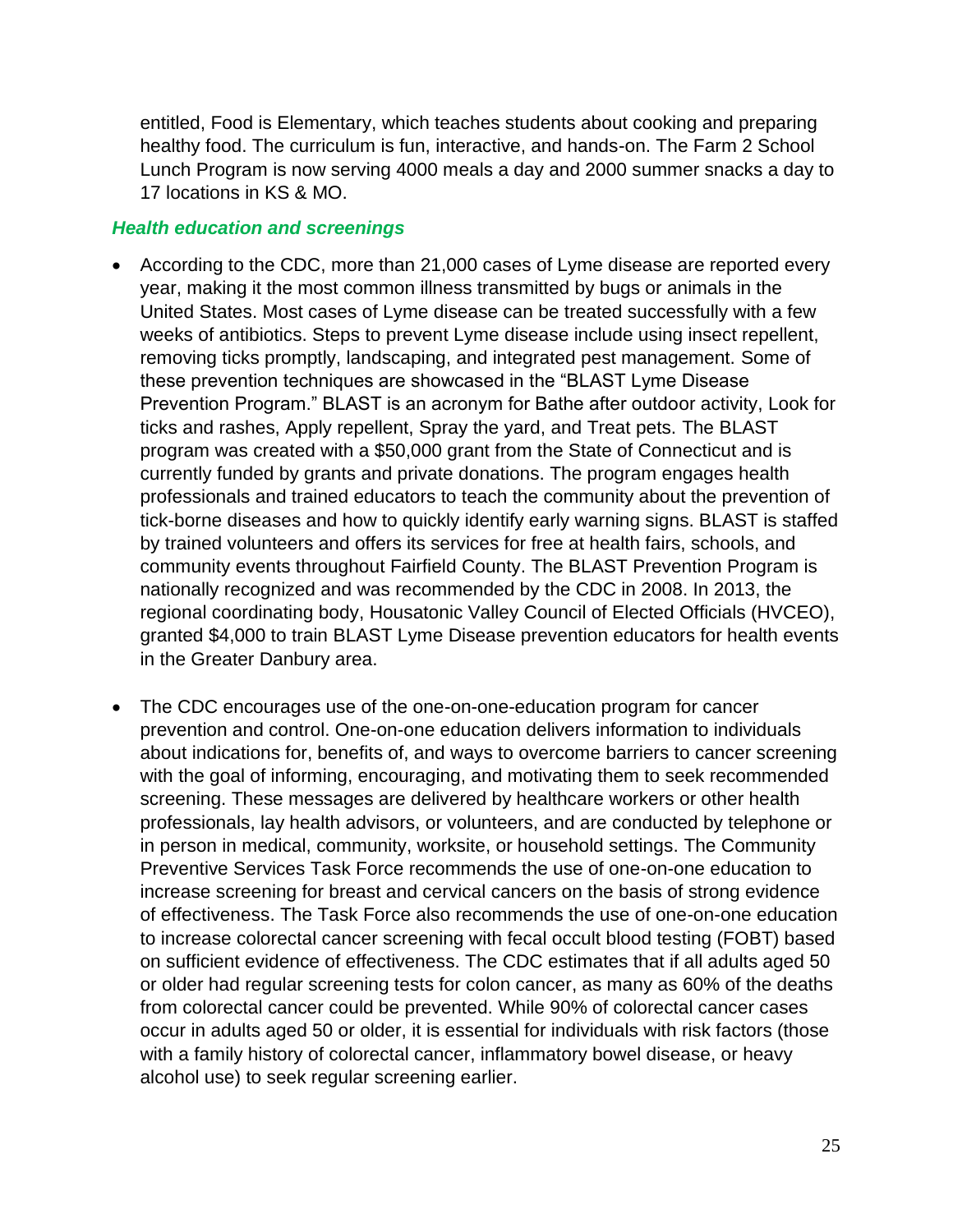#### *Senior therapy*

• Psychological distress can affect all aspects of a patient's life. It is important to recognize and address potential psychological issues before they become critical. Occasional down days are normal, but persistent mental/emotional health problems should be evaluated and treated by a qualified professional. Clinic-based depression care management is an evidence-based practice used to reduce depression among older adults aged 60 or older. It involves active screening for depression, measurement-based outcomes, case management, patient education, antidepressant treatment, and psychotherapy (if necessary). The participants in clinic-based depression care management include depressed patients, trained depression care managers, primary care providers, and psychiatrists. Clinton County community members may benefit from depression care management options in their local clinics and medical centers.

#### *Additional Services*

- Further evaluation of primary and secondary data shows that expanded services at BMC will benefit the general health of the community. Imaging capacity needs to be expanded to include CT and possibly ultrasound. Initial plans have been submitted to DAAC for review. A first exemption has been granted for the location of the CT scanner. A second exemption request is in process for the HVAC capabilities of that area.
- Increased medical laboratory testing has been expanded to include point-of-care equipment in the emergency department, providing physicians the ability to gather essential diagnostic data. Once a proper diagnosis is established, physicians are able to better identify the best course of treatment and the need for a higher level of care.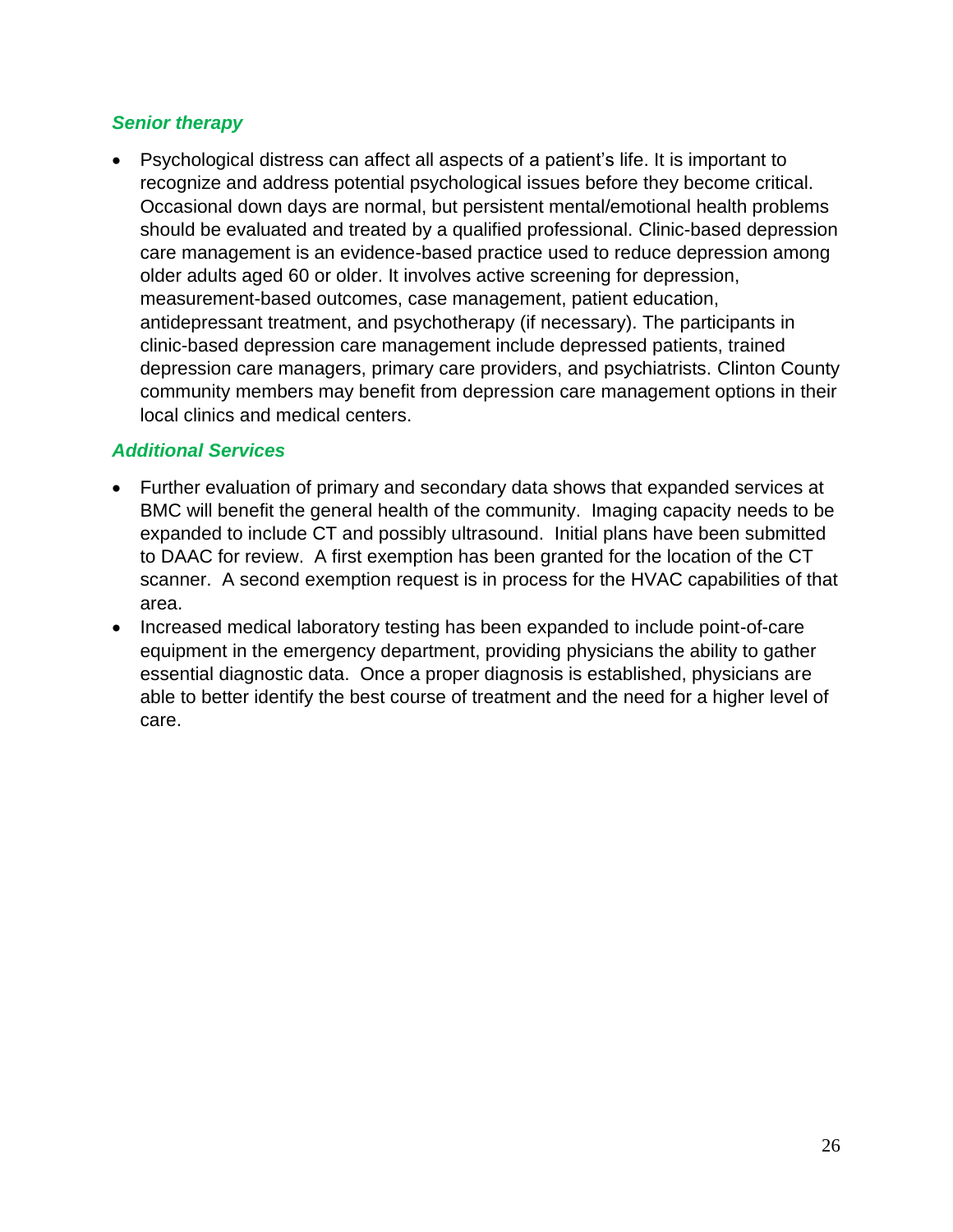#### *Notes*

[State Cancer Registries](https://nccd.cdc.gov/dcpc_Programs/index.aspx#/3) may provide more current or more local data. **Trend** 

**Rising** when 95% confidence interval of average annual percent change is above 0. **Stable** when 95% confidence interval of average annual percent change includes 0. **Falling** when 95% confidence interval of average annual percent change is below 0.

⋔ Results presented with the CI\*Rank statistics help show the usefulness of ranks. For example, ranks for relatively rare diseases or less populated areas may be essentially meaningless because of their large variability, but ranks for more common diseases in densely populated regions can be very useful. More information about methodology can be found on the [CI\\*Rank website.](https://surveillance.cancer.gov/cirank/)

† Rates are for invasive cancer only (except for bladder cancer which is invasive and in situ) or unless otherwise specified. Rates calculated using SEER\*Stat. Population counts for denominators are based on Census populations as modified by NCI. The [1969-2018 US](https://seer.cancer.gov/popdata/)  [Population Data](https://seer.cancer.gov/popdata/) File is used for SEER and NPCR incidence rates.

‡ Incidence data come from different sources. Due to different years of data availability, most of the trends are AAPCs based on APCs but some are APCs calculated in SEER\*Stat. Please refer to the source for each area for additional information.

Rates and trends are computed using different standards for malignancy. For more information see [malignant.html.](https://statecancerprofiles.cancer.gov/malignant.html)

^ All Stages refers to any stage in the Surveillance, Epidemiology, and End Results (SEER) [summary stage.](https://seer.cancer.gov/tools/ssm/)

[Healthy People 2020](https://www.healthypeople.gov/) Objectives provided by the [Centers for Disease Control and Prevention.](https://www.cdc.gov/)

Health Service Areas are a single county or cluster of contiguous counties which are relatively self-contained with respect to hospital care. For more detailed information, please see the Health Service Area information page at <http://statecancerprofiles.cancer.gov/hsa.php> . Puerto Rico is being treated as a Health Service Area for this data presentation.

<sup>1</sup> Source: [National Program of Cancer Registries](https://www.cdc.gov/cancer/npcr/index.htm) and Surveillance, Epidemiology, and End [Results](http://seer.cancer.gov/) SEER\*Stat Database (2001-2018) - United States Department of Health and Human Services, Centers for Disease Control and Prevention and National Cancer Institute. Based on the 2020 submission.

<sup>6</sup> Source: [National Program of Cancer Registries](https://www.cdc.gov/cancer/npcr/index.htm) SEER\*Stat Database (2001-2018) - United States Department of Health and Human Services, Centers for Disease Control and Prevention. <sup>8</sup> Source: Incidence data provided by the [SEER Program.](http://seer.cancer.gov/) AAPCs are calculated by the [Joinpoint Regression Program](https://surveillance.cancer.gov/joinpoint/) and are based on APCs. Data are age-adjusted to the [2000](http://www.seer.cancer.gov/stdpopulations/single_age.html)  [US standard population](http://www.seer.cancer.gov/stdpopulations/single_age.html) (19 age groups: <1, 1-4, 5-9, ... , 80-84,85+). Rates are for invasive cancer only (except for bladder cancer which is invasive and in situ) or unless otherwise specified. Population counts for denominators are based on Census populations as modifed by NCI. The [1969-2018 US Population Data](http://seer.cancer.gov/popdata/)

[Interpret Rankings](https://statecancerprofiles.cancer.gov/interpretrankings.html) provides insight into interpreting cancer incidence statistics. When the